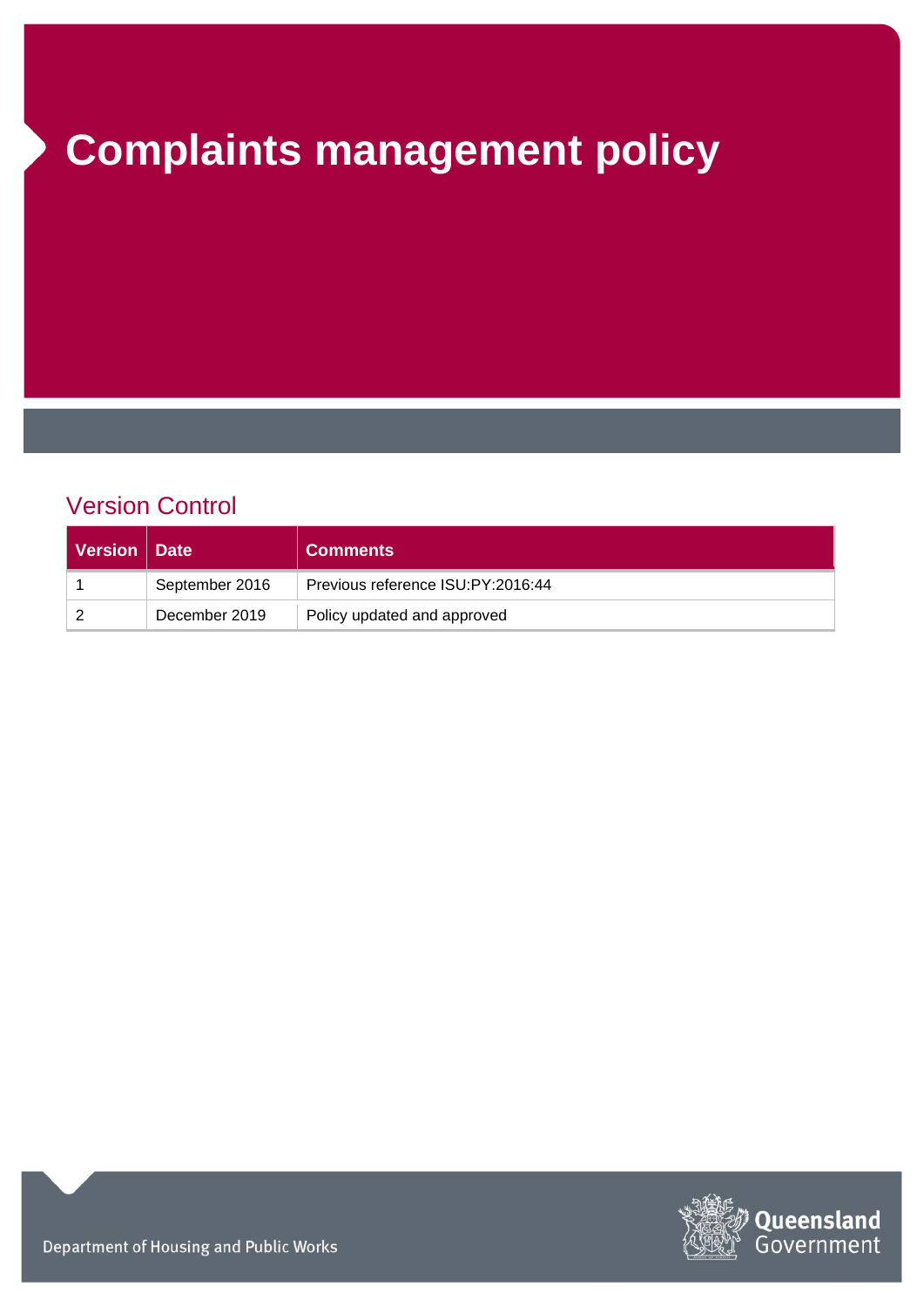# **1 Purpose**

This policy establishes the underlying principles and obligations of the Department of Housing and Public Works (the department) concerning the management and resolution of complaints. This policy has been developed in accordance with the department's values, and the *[Public Service Act 2008](https://www.legislation.qld.gov.au/view/html/inforce/current/act-2008-038)* (PSA) which requires a department to establish and implement a system for dealing with customer complaints. This policy and the Complaints management procedure have been developed in accordance with Australian/New Zealand Standard 10002:2014: Guidelines for complaint management in organisations.

### **Application**

Complaints which may be managed under this policy and the associated Complaints management procedure are those where a customer expresses dissatisfaction with, and is directly affected by, a service, action or decision made by the department, its staff or persons it has engaged to provide services on its behalf and may include the following:

- a decision made or a failure to make a decision by a public service employee of the department
- an act or failure to act of the department
- the formulation of a proposal or intention by the department
- the making of a recommendation by the department
- breach of privacy
- the customer service provided by a public service employee of the department

### **Exclusions**

The following types of complaints are not dealt with under this policy and the associated Complaints management procedure and are managed through the relevant legislation, policies and procedures:

- reports of suspected corrupt conduct and public interest disclosures that are dealt with under the department's Prevention and management of corrupt conduct and public interest disclosure policy, the *[Crime and Corruption Act 2001](https://www.legislation.qld.gov.au/view/html/inforce/current/act-2001-069)* and the *[Public Interest Disclosure Act 2010](https://www.legislation.qld.gov.au/view/html/inforce/current/act-2010-038)*
- employee complaints that are dealt with under the department's Employee complaints policy and Employee complaints guideline
- complaints about the department which are made to and dealt with by the Office of the Minister for Housing and Public Works (e.g. complaints being responded to via ministerial correspondence)
- complaints about social housing tenants
- complaints about organisations funded by the department under the *[Housing Act 2003](https://www.legislation.qld.gov.au/view/html/inforce/current/act-2003-052)* or the *[Community Services Act 2007](https://www.legislation.qld.gov.au/view/html/inforce/current/act-2007-038)*
- employee appeals that are dealt with under chapter 7 of the *[Public Service Act 2008](https://www.legislation.qld.gov.au/view/html/inforce/current/act-2008-038)* and in accordance with the [Commission Chief Executive Directive: Appeals \(03/17\)](https://www.forgov.qld.gov.au/system/files/documents/appeals-directive-0317_1.pdf?v=1564469243)
- reviewable decisions that are dealt with under the *[Housing Act 2003](https://www.legislation.qld.gov.au/view/html/inforce/current/act-2003-052)* and related procedures
- complaints that are primarily contractual in nature
- matters subject to legal proceedings
- complaints and concerns raised by suppliers or members of the public about the procurement activities of other government agencies that may be dealt with under the [Queensland Procurement](https://www.hpw.qld.gov.au/__data/assets/pdf_file/0020/3377/qldprocurementpolicy.pdf)  **[Policy](https://www.hpw.qld.gov.au/__data/assets/pdf_file/0020/3377/qldprocurementpolicy.pdf)**
- complaints that relate to the application, registration, review, sanction and performance reporting processes dealt with under the department's [Prequalification \(PQC\) System for Building Industry](https://www.business.qld.gov.au/industries/building-property-development/building-construction/supply-queensland-government/prequalifying-major-projects)  [Consultants and Contractors](https://www.business.qld.gov.au/industries/building-property-development/building-construction/supply-queensland-government/prequalifying-major-projects) or Conditions of Working with QBuild [\(Consultants](https://www.hpw.qld.gov.au/__data/assets/pdf_file/0019/3790/wwqbconsultants_agr421.pdf) or [Suppliers\)](https://www.hpw.qld.gov.au/__data/assets/pdf_file/0021/3792/wwqbsuppliers_agr420.pdf)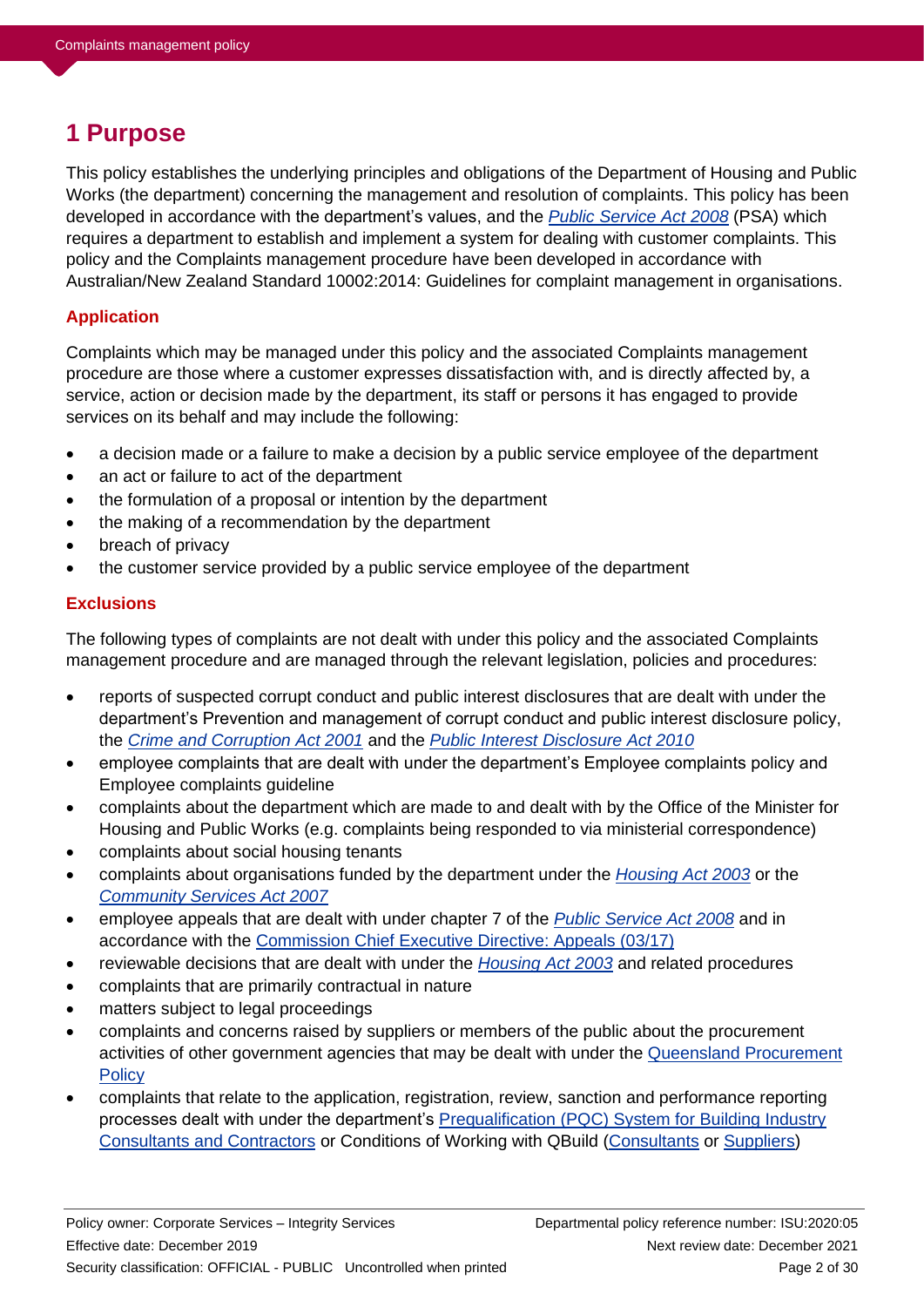- complaints about access application decisions dealt with under the *[Right to Information Act 2009](https://www.legislation.qld.gov.au/view/html/inforce/current/act-2009-013)*
- complaints about access and amendment application decisions under Chapter 3, Part 2 of the *[Information Privacy Act 2009](https://www.legislation.qld.gov.au/view/html/inforce/current/act-2009-014)*.

For information about where to refer the above-mentioned complaints, refer to Attachment 4 of this policy.

For clarity, this policy does not provide another avenue of complaint. For example, where a complainant has a matter dealt with under the department's Employee complaint policy, the same matter will not be dealt with under this policy.

# **2 Policy statement**

Effective complaints management is fundamental to the provision of quality service and provides a mechanism for obtaining feedback from clients, resolving disputes and reforming policies and procedures.

The department is committed to effectively handling complaints promptly and professionally, including complaints made anonymously.

The department's complaints management system is based on the following principles<sup>1</sup>:

### Principle one - people focus:

The department acknowledges everybody has a right to complain and is committed to adopting a people focused and proactive complaints management system which seeks feedback and complaints and addresses issues raised in a reasonable timeframe.

Persons raising complaints are treated with respect and are, where appropriate and practicable, actively involved in the complaints resolution process. All reasonable steps will be taken to ensure a complainant is not adversely affected solely because they made a complaint, or a complaint was made on their behalf.

Persons raising a complaint will not be charged for accessing the department's complaints management system.

#### Principle two – visibility, transparency and accessibility

The department will ensure its complaints management system is accessible to everyone and that information on how to make a complaint is publicised on its websites and frontline services delivery locations including in accessible formats.

The department will also ensure that persons who may require assistance to lodge a complaint are provided with support and will accept representations from authorised representatives of complainants as appropriate.

<sup>1</sup> 1. Australian/New Zealand Standard 10002:2014: Guidelines for complaint management in organisations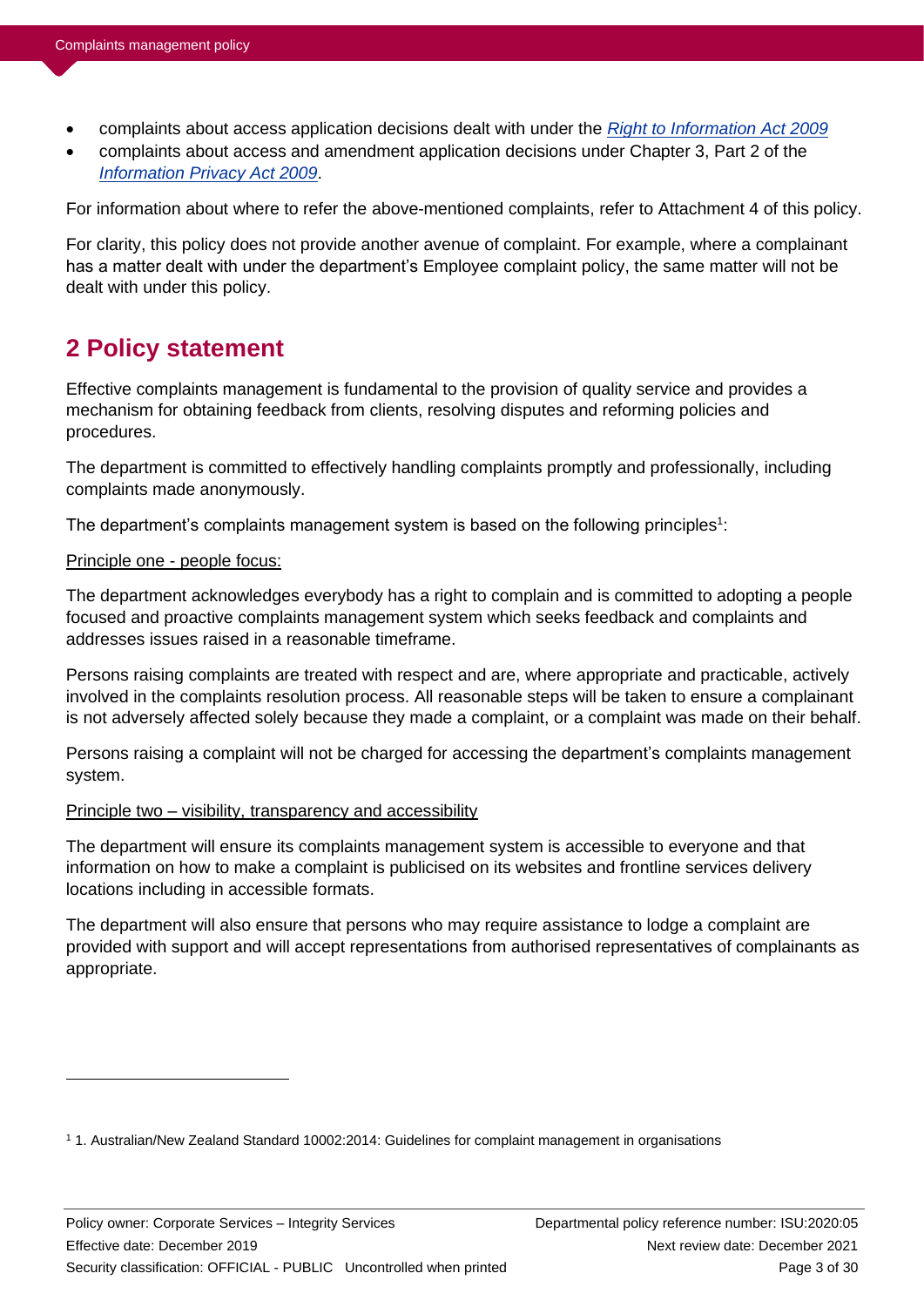#### Principle three - responsiveness

The department commits to promptly acknowledging each complaint and providing advice on how the complaint will be managed as soon as practicable. The advice will include likely timeframes, the involvement of the complainant and the regularity of contact during the process.

The department commits to assessing and determining priority of complaints promptly and efficiently dealing with complaints within set timeframes. Where timeframes cannot be met, the department commits to internal escalation processes to manage timeliness of outcomes.

Responses to complaints will be determined by the seriousness, frequency and consequences of the complaint.

### Principle four – objectivity and fairness

The department commits to ensuring complaints are managed in an objective, fair, equitable and unbiased manner. The principles of natural justice and procedural fairness will be applied to the management of complaints.

The department will ensure that conflicts of interest do not interfere with and are not perceived to interfere with the management of complaints.

Should the complainant's conduct when making a complaint, or during the complaint management process be seen to be unreasonable, the department may implement strategies to manage the conduct.

### Principle five – continuous improvement

The department commits to learning from complaints as part of continual improvement and will use its complaints management system to identify opportunities for best practice and continuous improvement.

The department will provide for a whole-of-department recording and monitoring system to ensure best practice in complaints management and to identify opportunities for prevention of complaints.

### Principle six – staff empowerment

The department commits to ensuring staff are informed of the department's complaints management system and that staff required to respond to complaints are provided with appropriate complaints management training.

## **2.1 Complaint levels**

The department has assigned levels to complaints, which assist in identifying the seriousness of the complaint, the likely consequences of the complaint and the timeframe for resolution of the complaint. Please note that in nominating a potential level of decision maker for resolution of complaints, the decision maker may choose to assign a lower level officer to review or investigate the complaint and report back with findings.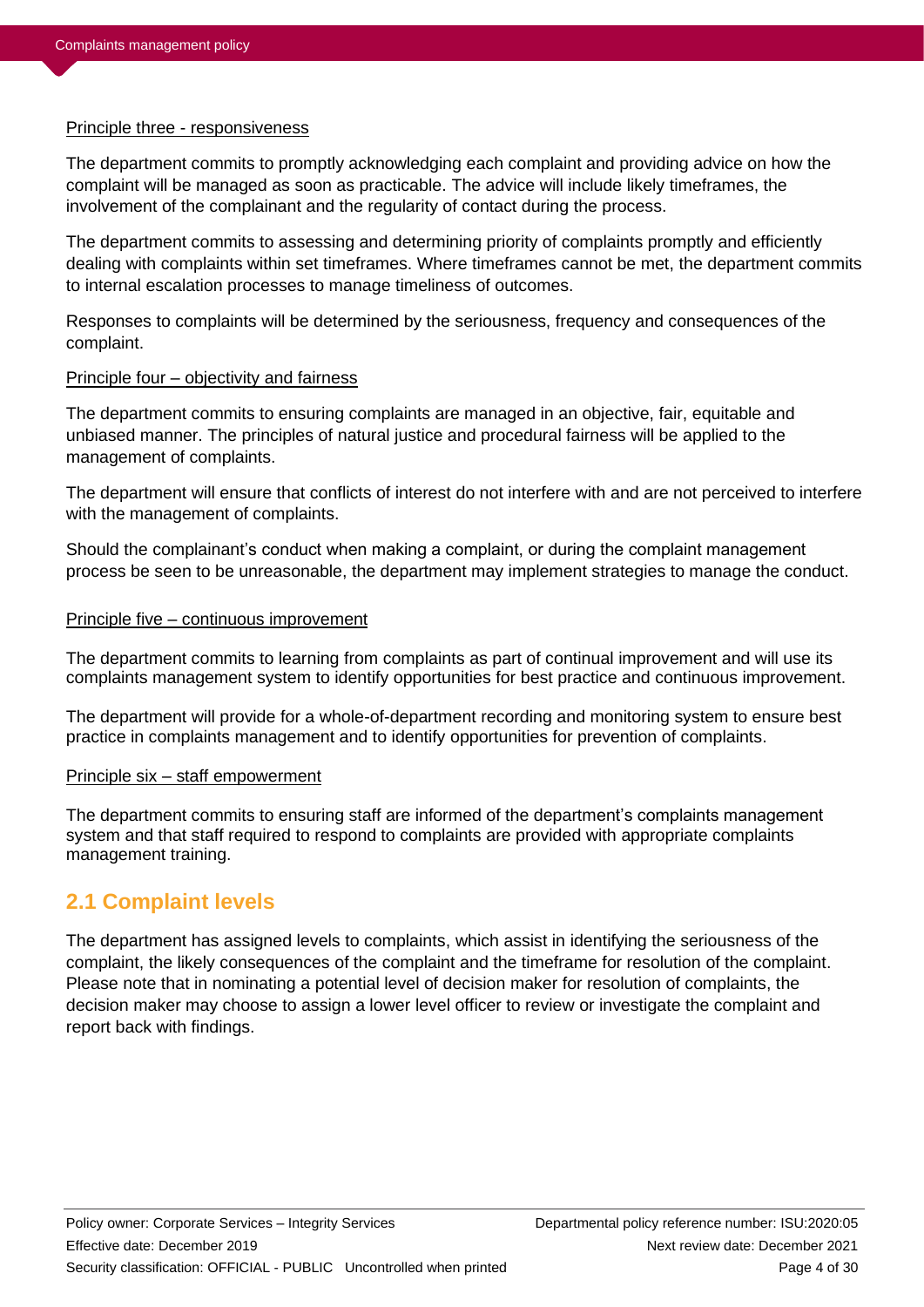#### **Level 1**

| <b>Definition</b>                        | Level 1 complaints are generally straightforward with minimal potential to impact on a division.<br>Such complaints are generally able to be resolved at the point of service or may require some<br>enquiries and/or investigation. |
|------------------------------------------|--------------------------------------------------------------------------------------------------------------------------------------------------------------------------------------------------------------------------------------|
| <b>Examples of level</b><br>1 complaints | • An incorrect invoice has been sent out repeatedly<br>• A tradesperson did not turn up to undertake a job despite repeated requests<br>• A repeated failure to respond to a request for service                                     |
| How complaint is<br>to be made           | These complaints may be made verbally or in writing.                                                                                                                                                                                 |
| <b>Decision maker</b>                    | Level 1 complaints may be resolved by supervisors or managers with regard to any actual or<br>perceived conflicts of interest                                                                                                        |
| <b>Timeframe</b>                         | Acknowledgement: 3 business days from receipt of complaint<br>Outcome: 20 business days from receipt of complaint                                                                                                                    |

### **Level 2**

| <b>Definition</b>                        | Level 2 complaints are generally of a more complex or serious nature and have the potential to<br>impact negatively on a division. Such complaints will require enquiries and/or investigation. |  |  |  |
|------------------------------------------|-------------------------------------------------------------------------------------------------------------------------------------------------------------------------------------------------|--|--|--|
| <b>Examples of level</b><br>2 complaints | • Industry, customer or client is dissatisfied with an element of departmental operations; or<br>program expenditure/progress is unsatisfactory                                                 |  |  |  |
|                                          | • A social housing tenant complains that an Area Manager has made inappropriate /<br>suggestive comments, including sending a rude text message                                                 |  |  |  |
|                                          | • An employee disclosed a client's personal information to a party outside the department.                                                                                                      |  |  |  |
| How complaint is<br>to be made           | These complaints may be made verbally or in writing, however the department's preference is<br>for the complaint to be made in writing.                                                         |  |  |  |
| <b>Decision maker</b>                    | Level 2 complaints may be resolved at the Director or above level with regard to actual or<br>perceived conflicts of interest                                                                   |  |  |  |
| <b>Timeframe</b>                         | Acknowledgement: 3 business days from receipt of complaint<br>Outcome: 30 business days from receipt of complaint                                                                               |  |  |  |

### **Level 3**

| <b>Definition</b>                        | Level 3 complaints are generally complex and significant and have the potential to impact<br>negatively on the department and/or cause lasting detriment or significant consequences. Such<br>complaints will usually require comprehensive assessment and/or investigation.                        |
|------------------------------------------|-----------------------------------------------------------------------------------------------------------------------------------------------------------------------------------------------------------------------------------------------------------------------------------------------------|
| <b>Examples of level</b><br>3 complaints | • Departmental action has threatened the operations or viability of a private business, or<br>another government department<br>• A division inappropriately disposed of files containing sensitive personal information resulting<br>in a party outside the department gaining access to the files. |
| How complaint is<br>to be made           | These complaints may be made verbally or in writing, however the department's preference is<br>for the complaint to be made in writing.                                                                                                                                                             |
| <b>Decision maker</b>                    | Level 3 complaints should be resolved by the Office of the Director-General or the Integrity<br>Services Unit with regard to actual or perceived conflicts of interest                                                                                                                              |
| <b>Timeframe</b>                         | Acknowledgement: 3 business days from receipt of complaint<br>Outcome: to be determined on case by case basis (ideally within 90 business days) but notified<br>to complainant                                                                                                                      |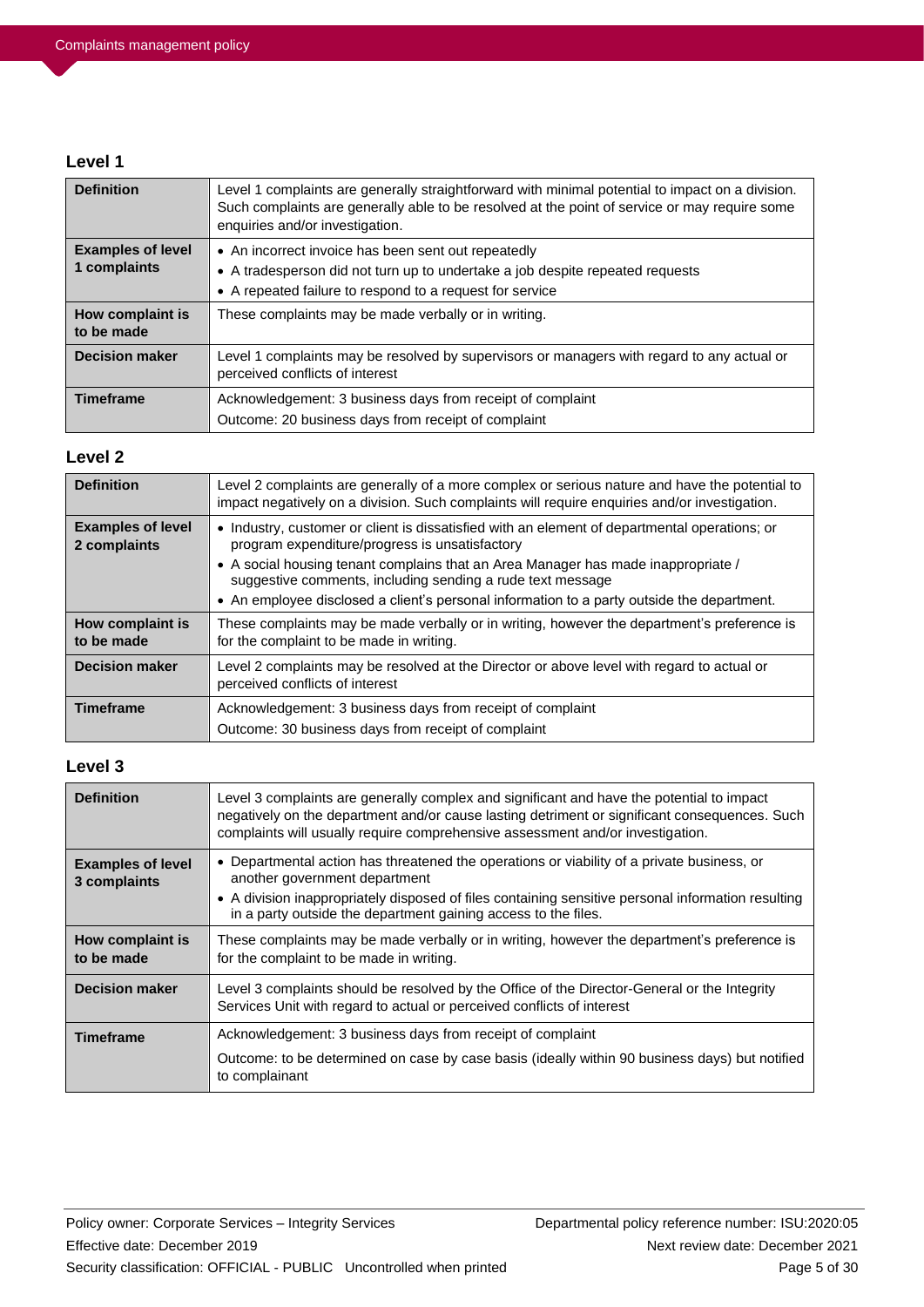### **2.2 Internal review of complaint outcomes**

If a complainant is dissatisfied with how their complaint has been dealt with (excluding privacy complaints – refer to section 2.7), they can request that their complaint be reviewed by the department. A request for internal review is to be submitted within three months of the date of the decision which is the subject of the internal review being requested.

Following an assessment of the review request and if a review is warranted, the review is to be undertaken. The reviewer should be an employee who is independent of, and no less senior than, the original decision maker or the investigator/reviewer assigned by the decision maker.

Requests for an internal review should include:

- the department's complaint reference number, if known
- the decision/s which the complainant is seeking to be reviewed
- the grounds (reasons) why the complainant considers the decision/s is/are wrong and supporting evidence if available
- the outcome being sought.

The complainant should be provided with a written acknowledgment of the request for review within three business days of the request being received. After assessment of the request for review, the complainant should be provided with a written decision whether a review will be conducted (including reasons why a review will not be conducted if appropriate), a timeframe for the review and any requirement for involvement of the complainant in the review.

Internal reviews should ideally be completed within 30 business days of receipt of the review request, however a timeframe should be determined based on the complexity of the matter.

### **2.3 External review of complaint outcomes**

If a complainant is dissatisfied with any action taken by the department in relation to a complaint other than a privacy complaint (refer to section 2.7) and after they have exhausted all available avenues of review within the department, they can request that the department's decision be reviewed by the Queensland Ombudsman.

The Queensland Ombudsman can be contacted by:

Telephone: 1300 068 908

Email: [ombudsman@ombudsman.qld.gov.au](mailto:ombudsman@ombudsman.qld.gov.au)

Web: [make a complaint](https://www.ombudsman.qld.gov.au/make-a-complaint/makecomplaint)

### **2.4 Complaints the department will not action**

The department will not accept or action complaints about matters:

- already dealt with or currently being dealt with by the department, another department or agency, a court or tribunal
- that are impractical to investigate, or
- that appear to be frivolous, vexatious, misconceived or lacking in substance.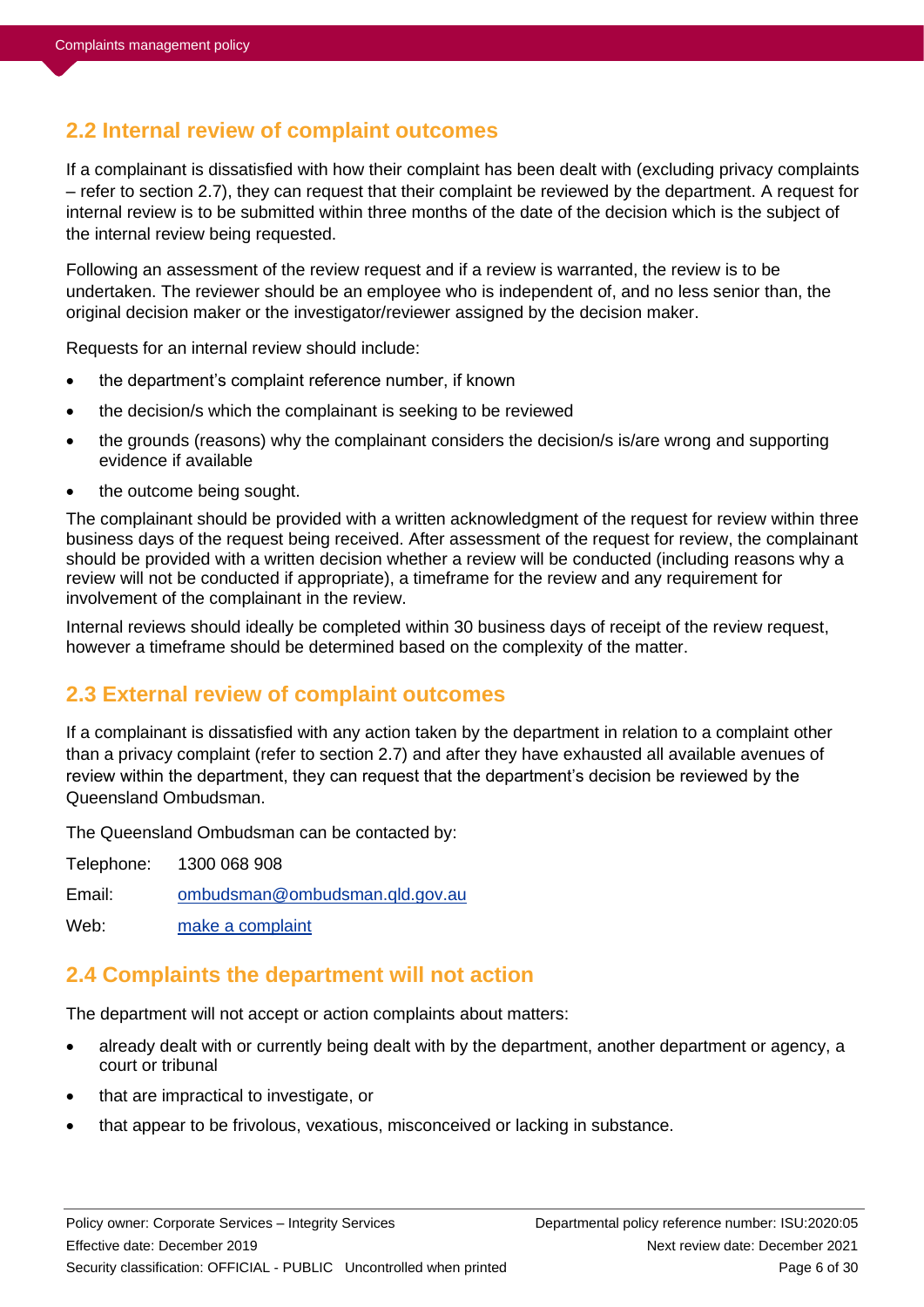A determination to not action or accept a matter under this section will be made by the decision maker for the relevant level of the complaint.

# **2.5 Unreasonable complainant conduct**

Departmental employees are expected to interact with complainants in a professional, respectful and courteous manner. Complainants are expected to treat employees the same way.

Unreasonable complainant conduct is behaviour by a complainant which, because of its nature or frequency, raises substantial health, safety, resource or equity issues for the parties to a complaint including the complainant, staff or other service users. Examples of unreasonable complainant conduct can include but are not limited to:

- persistence making excessive calls or sending excessive emails
- demands asking for more reviews than provided for in the policy or demanding different outcomes without evidence the original decision was wrong
- lack of cooperation refusing to identify the issues of the complaint or providing disorganised information
- arguments expressing irrational claims or making vexatious complaints or denying responsibility for own actions
- behaviours making self-harm threats or threatening harm to others, using abusive language or threatening violence

The department is committed to addressing valid issues however it will manage unreasonable complainant conduct in a manner consistent with the department's obligation to ensure a healthy and safe work environment.

The department will not tolerate complainant conduct or conduct from associated persons that presents a risk to employees' health and safety.

For more information about the management of unreasonable complainant conduct refer to the [Queensland Ombudsman resources for managing unreasonable conduct](https://www.ombudsman.qld.gov.au/improve-public-administration/public-administration-resources/managing-unreasonable-complainant-conduct) or the [Managing unreasonable](http://www.ombudsman.gov.au/__data/assets/pdf_file/0022/35617/GL_Unreasonable-Complainant-Conduct-Manual-2012_LR.pdf)  [complainant conduct practice manual](http://www.ombudsman.gov.au/__data/assets/pdf_file/0022/35617/GL_Unreasonable-Complainant-Conduct-Manual-2012_LR.pdf) issued by the NSW Ombudsman.

# **2.6 Human Rights Act 2019**

The *[Human Rights](https://www.legislation.qld.gov.au/view/html/inforce/current/act-2019-005) Act 2019* requires departments to make decisions and provide services in a way that is compatible with human rights and to properly consider human rights when making decisions. Attachment 5 of this policy lists these human rights and provides examples of how they might trigger a complaint.

The department has established a Human Rights Complaints Advisory Panel (the Panel) to assist staff assigned to resolve complaints that have been identified as including a human rights component. The Panel has been established as an interim measure for the life of this policy while the department implements the provisions of the *[Human Rights Act 2019](https://www.legislation.qld.gov.au/view/html/inforce/current/act-2019-005)* including an education and awareness program for all staff.

Further information on how human rights will be assessed and managed in the complaints management system are included in the Complaints management procedure.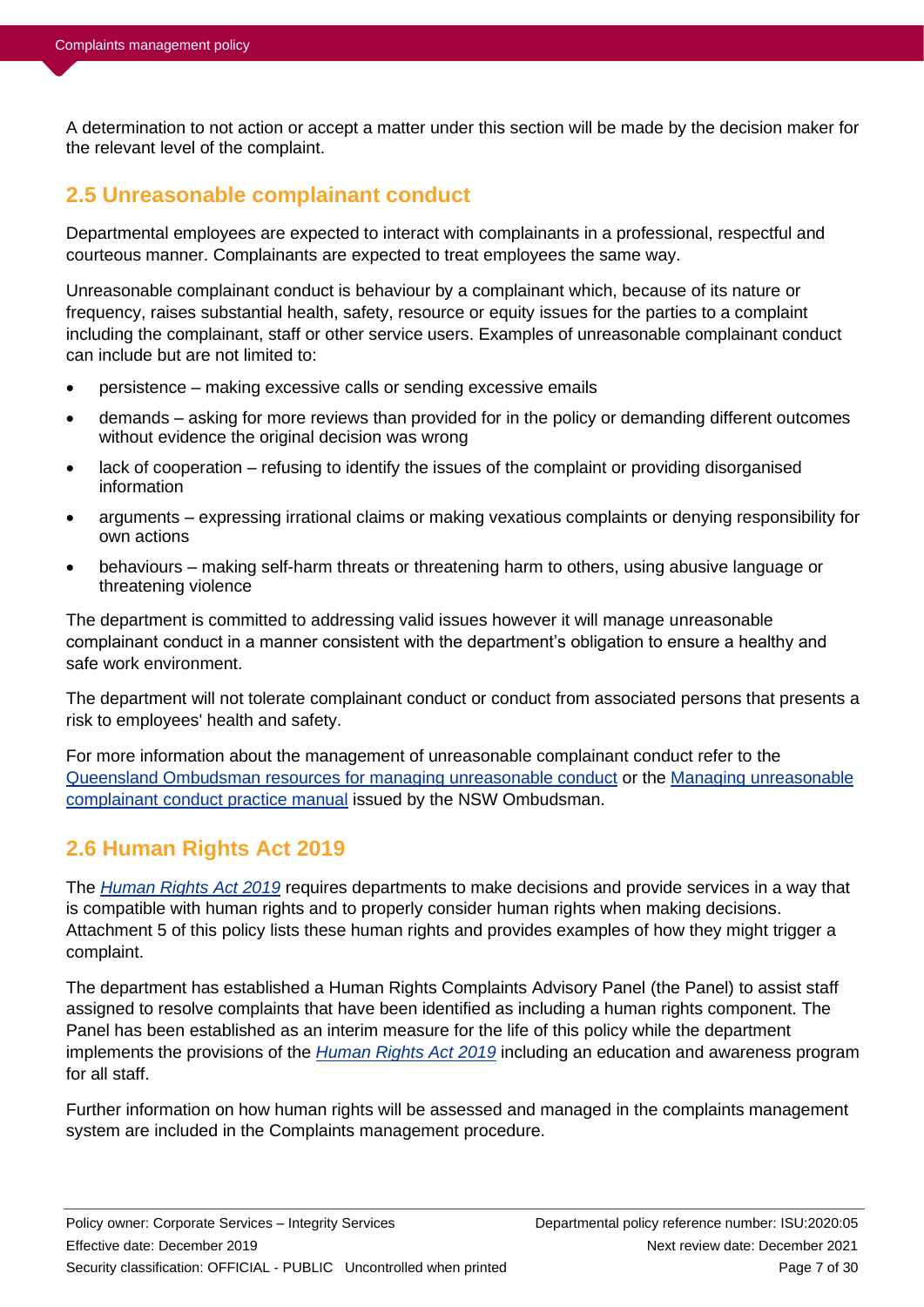Where the department fails to respond to the complaint within 45 days or does not resolve the complaint to the complainant's satisfaction, the complainant may refer the complaint to the Queensland Human Rights Commission for independent resolution.

The Queensland Human Rights Commission can be contacted on:

Phone: 1300 130 670

Web: [make a complaint](https://www.qhrc.qld.gov.au/complaints)

# **2.7 Privacy complaints**

Departmental staff are obliged to manage personal information in accordance with the *[Information](https://www.legislation.qld.gov.au/view/html/inforce/current/act-2009-014)  [Privacy Act 2009](https://www.legislation.qld.gov.au/view/html/inforce/current/act-2009-014)* and the [11 Information Privacy Principles.](https://www.rti.qld.gov.au/information-privacy-act/privacy-principles) Where a complaint is lodged about a privacy breach, the Manager, Right to Information and Privacy is to be immediately notified of the complaint and consulted on the proposed approach to resolve the complaint. Privacy complaints are to be forwarded to: [righttoinformation@hpw.qld.gov.au](mailto:righttoinformation@hpw.qld.gov.au)

The relevant divisional decision maker retains responsibility for resolving the complaint.

If a complainant is dissatisfied with the department's resolution of their privacy complaint or they have not received a response to their privacy complaint within 45 business days, they can lodge a complaint with the Office of the Information Commissioner.

The Office of the Information Commissioner can be contacted at:

Phone: 07 3405 1111 Email: [administration@oic.qld.gov.au](mailto:administration@oic.qld.gov.au)

## **2.8 Complaints by victims of crime**

A victim who feels that the department has engaged in conduct that is inconsistent with the fundamental principles of justice may make a complaint to the department or, if the victim is not comfortable doing this, the complaint can be submitted to the Victim Service Coordinator appointed under the Victims of Crime Association. A victim may also complain to the Victim Services Coordinator if the victim is unsatisfied with the outcome of their complaint, or if a response is not provided by the department in a timely manner.

The Victims of Crime Coordinator can be contacted at:

| Level 6, 154 Melbourne Street, South Brisbane QLD 4101        |
|---------------------------------------------------------------|
| 1300 546 587                                                  |
| victimslinkup@justice.gld.gov.au                              |
| https://www.qld.gov.au/law/crime-and-police/victims-of-crime/ |
|                                                               |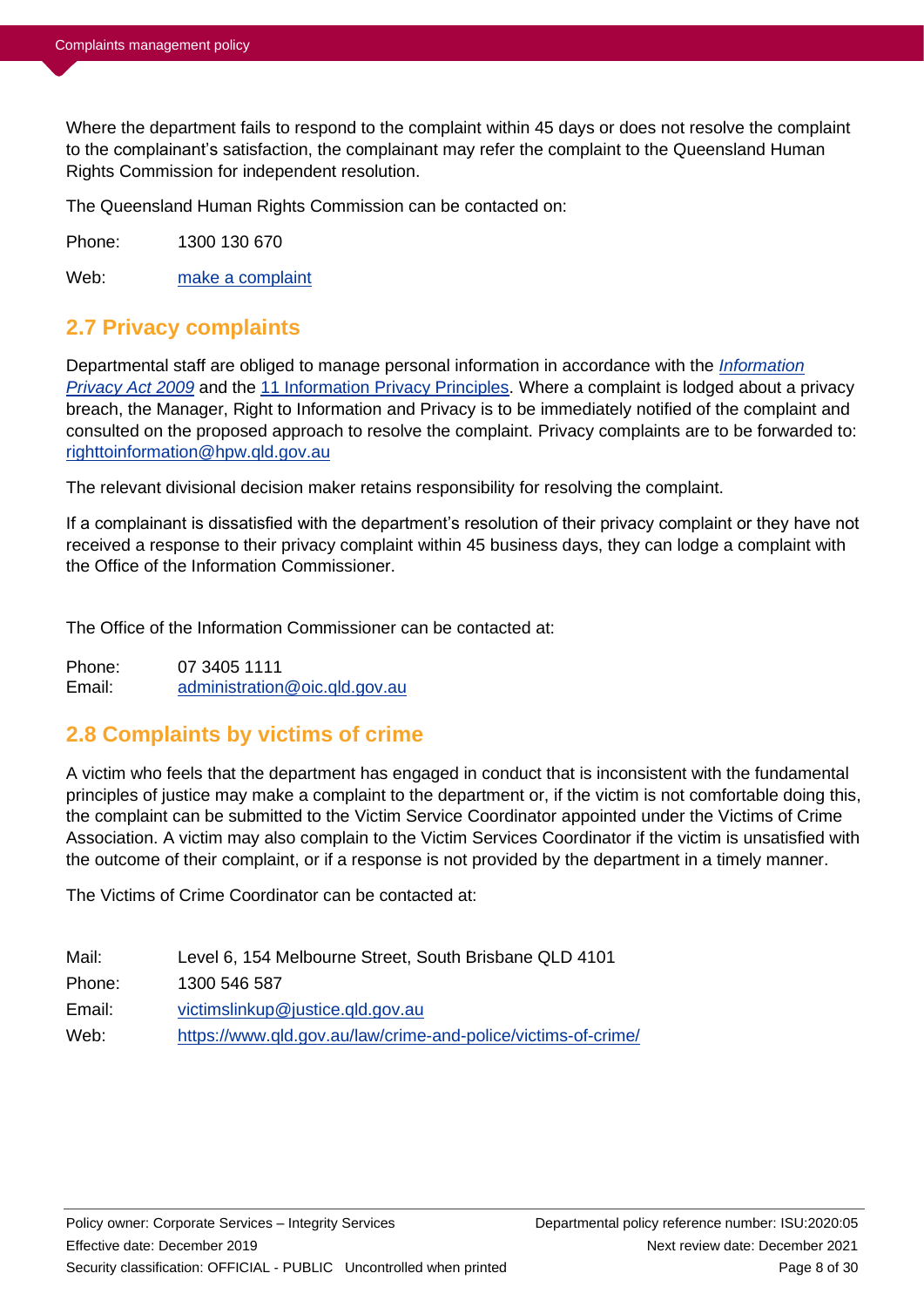## **2.9 Education**

It is the responsibility of any staff member assigned to resolve a complaint or to conduct a review or investigation on behalf of a decision maker to ensure that they are familiar with the Complaints management policy and the Complaints management procedure.

The person assigning a complaint to a staff member for resolution also holds responsibility for ensuring the staff member has the capability to undertake the complaint resolution process.

It is recommended that staff who are regularly required to undertake complaint reviews at a minimum complete the department's online Complaints module. The Queensland Ombudsman also offers training in decision making and complaints management and these courses are highly recommended for staff who are regularly involved in complaints management.

Requirements for training in complaints management should be discussed as part of regular performance and development discussions.

# **3 Responsibilities**

Key roles and responsibilities are as follows:

### **3.1 Complainant**

Complainants are responsible for:

- providing clear information of the issue/s about which they are complaining
- providing all information relevant to the complaint
- being clear at the start about their desired outcome or solution
- cooperating with the department in a respectful way and understanding that unreasonable conduct will not be tolerated
- informing the department if they no longer require assistance including choosing to withdraw their complaint

## **3.2 Divisional Heads and senior managers**

Divisional heads and senior managers (e.g. General Managers, Executive Directors, Directors and equivalents) are responsible for:

- ensuring complaints are dealt with fairly, objectively and in a timely manner
- ensuring relevant employees are adequately trained to deal with complaints
- ensuring complaints data is recorded on the department's complaints management register
- regularly reviewing and analysing complaints data to identify and implement continuous improvement opportunities
- notifying and consulting with the Manager, Right to Information and Privacy in relation to all privacy complaints
- referring all significant (Level 3) complaints to the Office of the Director-General or the Integrity Services Unit.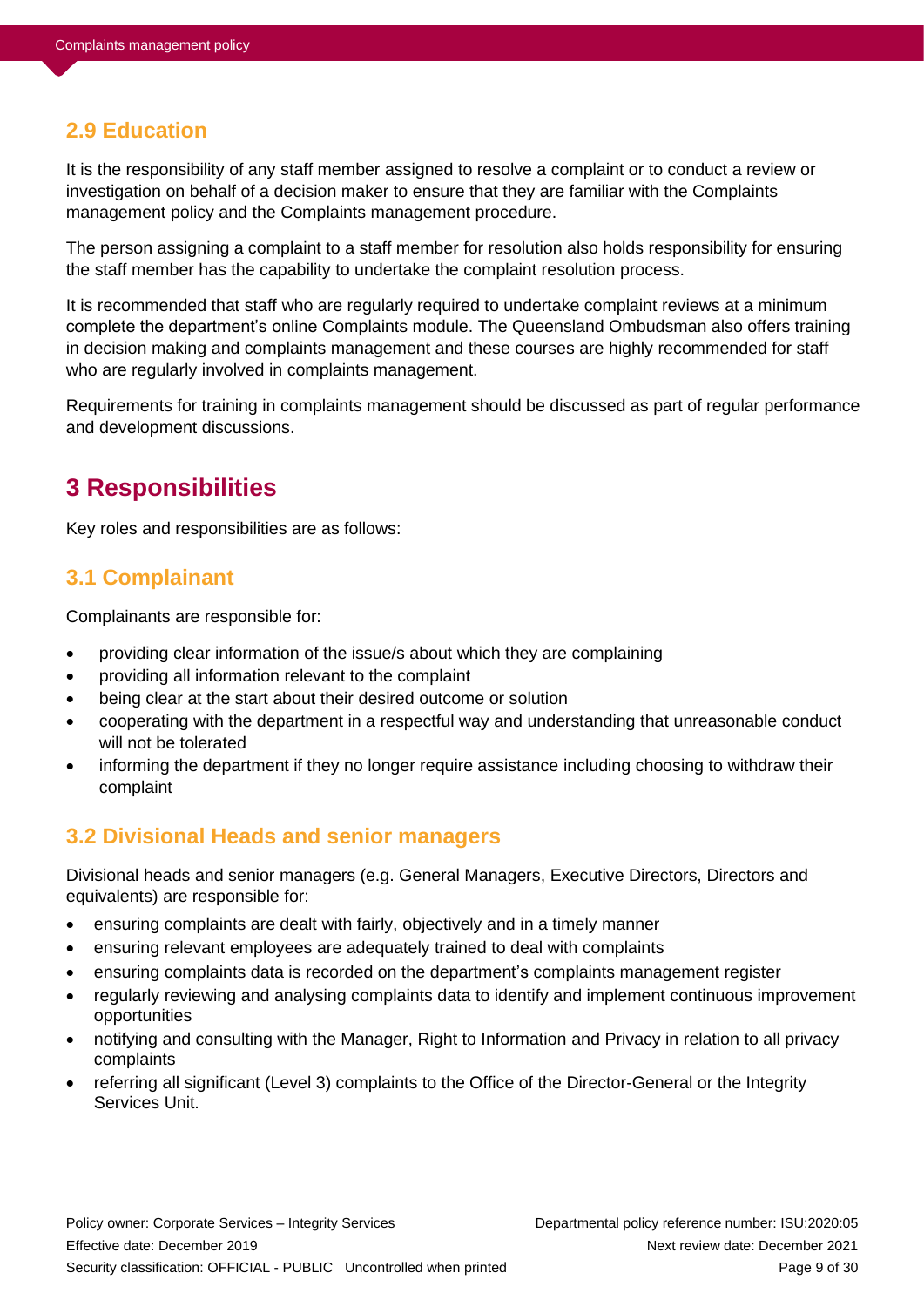# **3.3 Integrity Services**

Integrity Services is responsible for:

- reviewing the effectiveness of the department's complaints management policy and procedure biennially
- managing Level 3 complaints as directed by the Director-General
- notifying and consulting with the Manager, Right to Information and Privacy in relation to privacy complaints
- oversighting the department's complaints management register
- reporting on complaints data to the Executive Leadership Team
- arranging publication of complaints data on the department's website in accordance with s.219A of the *[Public Service Act 2008](https://www.legislation.qld.gov.au/view/html/inforce/current/act-2008-038)*

# **3.4 Manager, Right to Information and Privacy**

The Manager, Right to Information and Privacy, Legal Services is responsible for:

- being the department's Privacy Contact Officer
- providing advice and assistance to divisions and the Integrity Services Unit regarding complaints of privacy breaches under the *[Information Privacy Act 2009](https://www.legislation.qld.gov.au/view/html/inforce/current/act-2009-014)*.

# **3.5 Managers and employees**

Managers and employees are responsible for:

- dealing with complaints fairly, objectively and in a timely manner in accordance with this policy and the Complaints management procedure
- advising the Divisional Complaints Management Officer upon receipt of a complaint
- providing the Divisional Complaints Management Officer all data relating to the complaint for recording in the department's complaints management register
- referring out of scope complaints to the appropriate areas as per Attachment 4 of this policy**.**

# **3.6 Divisional Complaints Management Officers**

Divisional Complaints Management Officers are responsible for:

- providing advice and support to employees in their division about complaints management
- consulting with the Human Rights Complaints Advisory Panel to determine if a complaint contains a human rights element/s
- receiving and recording information about complaints management on the department's complaints management register including associated documentation such as review reports, briefing notes and other correspondence
- providing quarterly reports to the Divisional Head on the number of complaints received, categories of complaints, KPIs on timeframes, resolutions, identified business improvement strategies and monitoring of implementation of identified strategies
- providing complaint data to Integrity Services as required.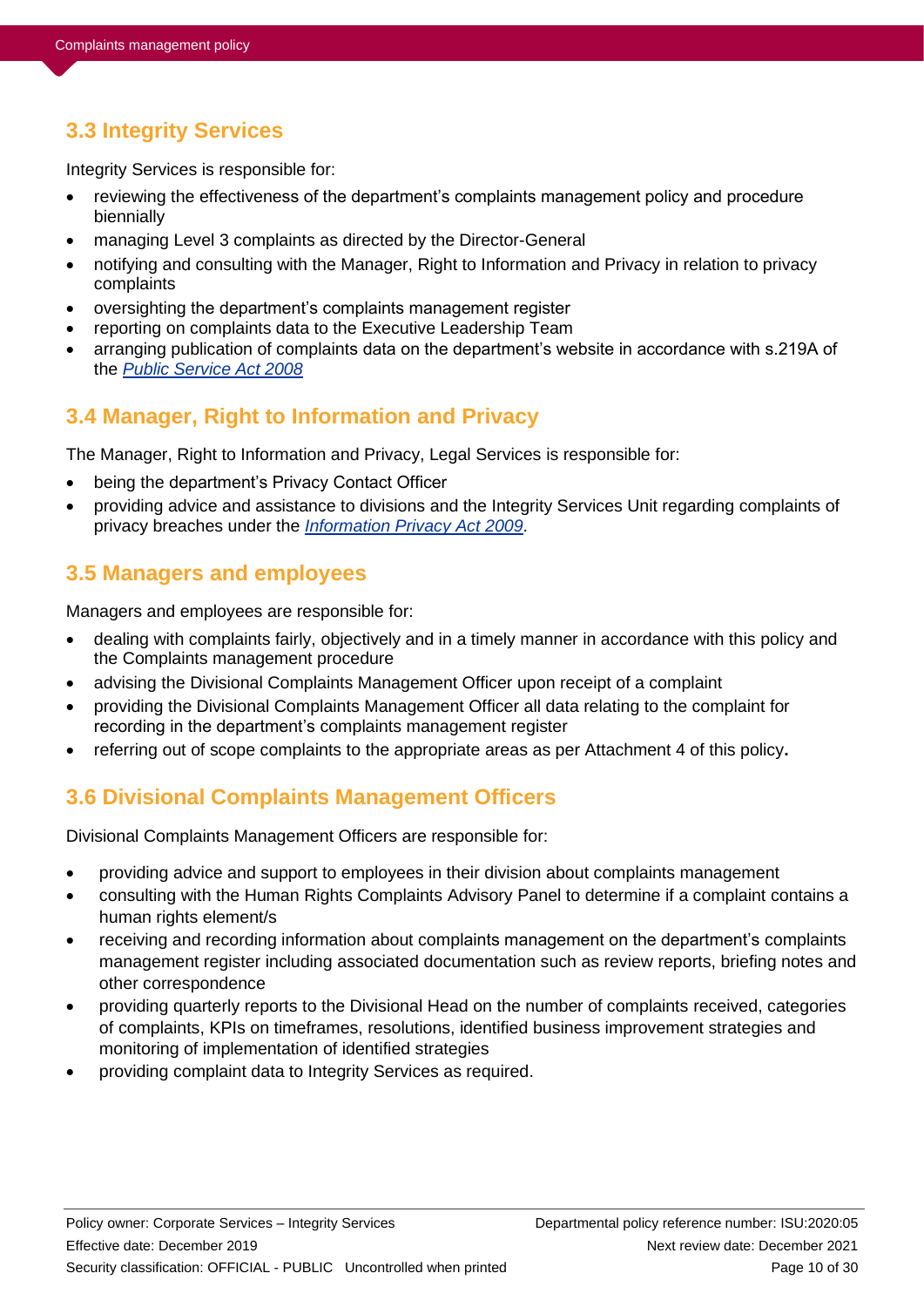# **3.7 Human Rights Complaints Advisory Panel**

The Human Rights Complaints Advisory Panel is responsible for:

- providing advice to officers responsible for responding to complaints on whether a complaint includes a human right component/s
- providing advice on strategies on managing complaints which contain a human right component/s
- ensuring complaints with a human right component/s are correctly recorded on the department's complaints management register.

# **4 Delegations**

N/A

# **5 Reporting requirements**

# **5.1 Internal reporting**

The department has established a centralised recording system for complaints. The nominated Divisional Complaints Management Officer is responsible for ensuring each complaint is registered and that all associated actions are recorded including resolution outcomes and identified continuous improvement actions.

The Divisional Complaints Management Officer will provide a quarterly report to the Divisional Head for review and action on the number of complaints received, categories of complaints, KPIs on timeframes, resolutions, identified business improvement strategies and monitoring of implementation of identified strategies.

Integrity Services will provide a six-monthly report to the Executive Leadership Team on complaints data including identification of trends to aid in risk management and strategic, operational and business planning activities.

# **5.2 External reporting**

Integrity Services will collate and provide data from the departmental complaints management register regarding human rights complaints in accordance with s. 97(2)(b) of the *[Human Rights Act 2019](https://www.legislation.qld.gov.au/view/html/inforce/current/act-2019-005)* for inclusion in the department's annual report and as otherwise required.

Integrity Services will arrange the publication of the following complaints information for each financial year according to section 219A of the *[Public Service Act 2008:](https://www.legislation.qld.gov.au/view/html/inforce/current/act-2008-038)*

- a. the number of complaints received by the department in the year
- b. the number of those complaints resulting in further action
- c. the number of those complaints resulting in no further action.

The department will advise the Victim Service Coordinator of the outcome of complaints made by victims of crime for entering into the Victim Assist Queensland Complaints register.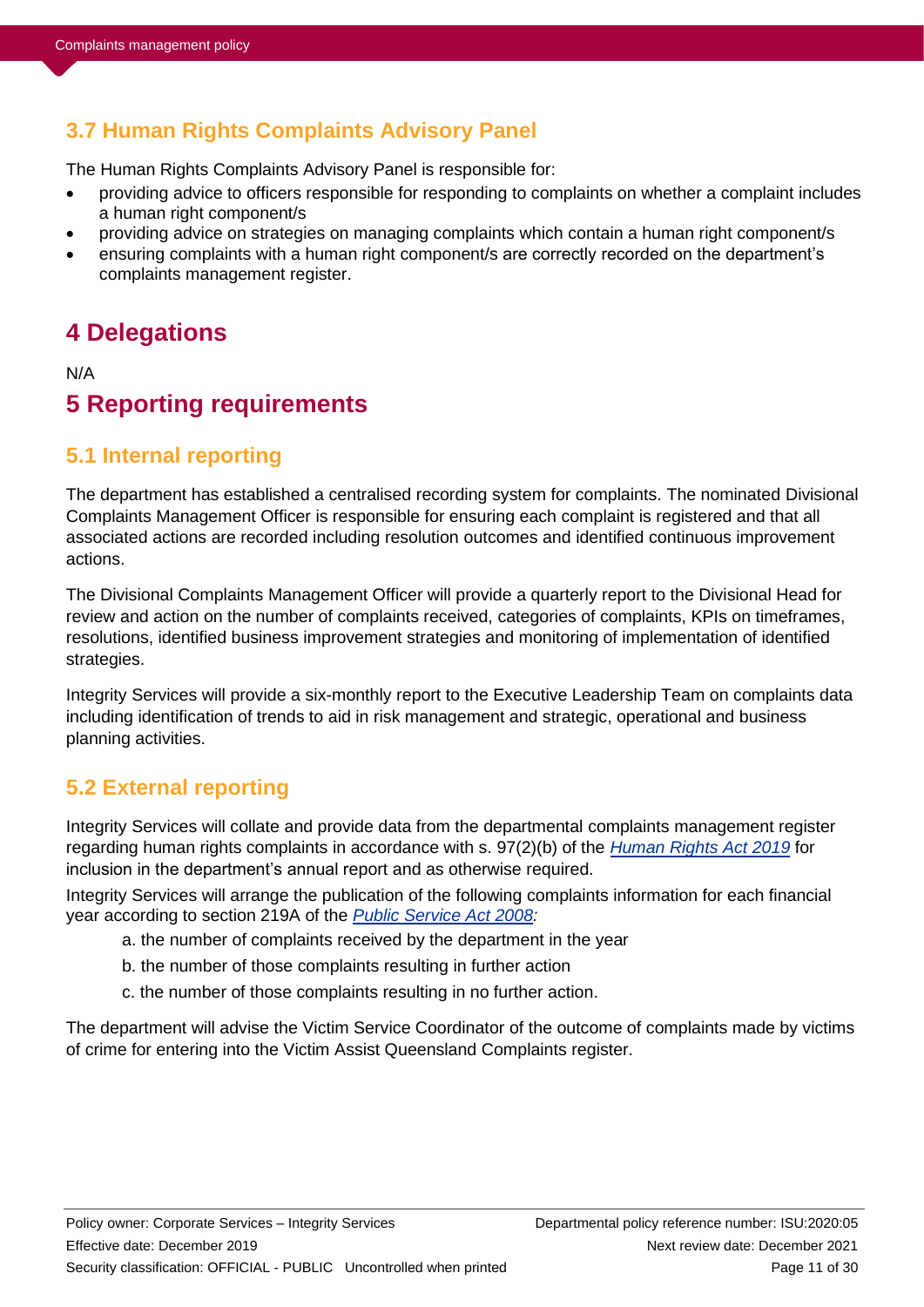# **6 Approval**

**Director-General**

**Liza Carroll Date: 18 December 2019**

**Attachment 1:** Contacts **Attachment 2:** Definitions **Attachment 3:** References

### **Licence**

Complaints management policy © The State of Queensland (Department of Housing and Public Works) 2019.



#### http://creativecommons.org/licenses/by/4.0/deed.en

This work is licensed under a Creative Commons Attribution 4.0 Australia Licence. You are free to copy, communicate and adapt this work, as long as you attribute by citing 'Complaints management policy, State of Queensland (Department of Housing and Public Works) 2019'.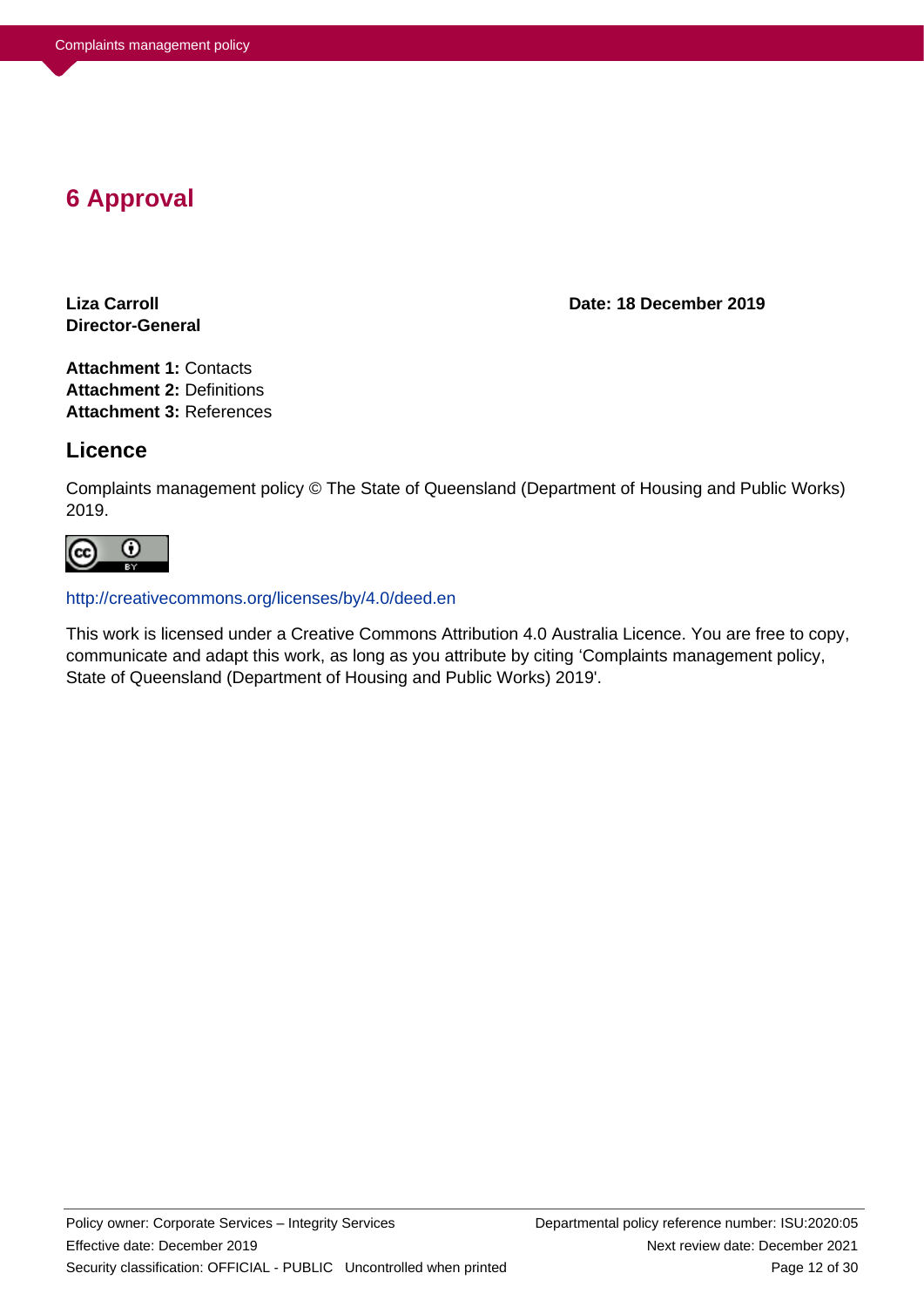### **Attachment 1: Contacts**

Director, Integrity Services Unit Human Resources, Corporate Services Department of Housing and Public Works Level 14, 41 George Street, Brisbane Qld 4000 GPO Box 2457, Brisbane Qld 4001 Phone: 07 3008 2924

Manager, Right to Information and Privacy Legal Services, Corporate Services Department of Housing and Public Works Level 2, 60 Albert Street, Brisbane Qld 4000 GPO Box 2457, Brisbane Qld 4001 Phone: 07 3008 3118 Fax: 07 3224 6938

Queensland Ombudsman Level 18, 53 Albert Street, Brisbane Qld 4000 GPO Box 3314, Brisbane Qld 4001 Phone: 07 3005 7000 Toll Free: 1800 068 908 Fax: 07 3005 7067 Email: [ombudsman@ombudsman.qld.gov.au](mailto:ombudsman@ombudsman.qld.gov.au)

Office of the Information Commissioner, Queensland Level 8, 160 Mary Street, Brisbane, Qld 4000 PO Box 10143, Adelaide Street, Brisbane Qld 4001 Phone: 07 3405 1111 Fax: 07 3405 1122 Email: [administration@oic.qld.gov.au](mailto:administration@oic.qld.gov.au)

Queensland Human Rights Commission Level 20, 53 Albert Street, Brisbane, Qld, 4000 City East Post Shop, PO Box 15565, City East QLD 4002 Phone: 1300 130 670 Email: [enquiries@qhrc.qld.gov.au](mailto:enquiries@qhrc.qld.gov.au)

Victims of Crime Association Level 6, 154 Melbourne Street, South Brisbane QLD 4101 Phone: 1300 546 587 Email: [victimslinkup@justice.qld.gov.au](mailto:victimslinkup@justice.qld.gov.au)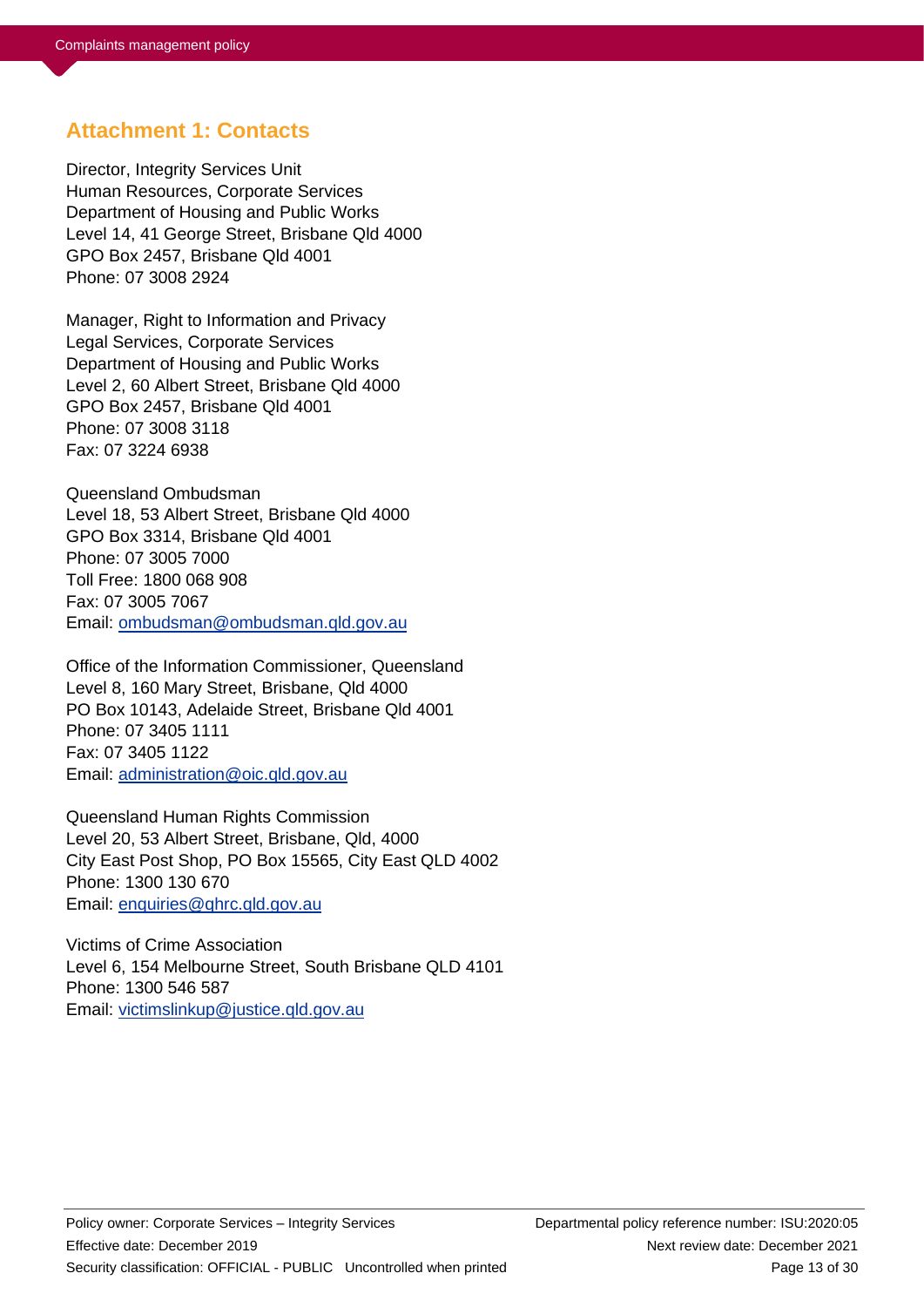# **Attachment 2: Definitions**

| <b>Term</b>                                 | <b>Description</b>                                                                                                                                                                                                                                                                                                                                                                                                                                                                                                                                                                                                                                                                                                                                                                                                                                                                                                                                                                                                                                                                                                                                                                         |  |  |
|---------------------------------------------|--------------------------------------------------------------------------------------------------------------------------------------------------------------------------------------------------------------------------------------------------------------------------------------------------------------------------------------------------------------------------------------------------------------------------------------------------------------------------------------------------------------------------------------------------------------------------------------------------------------------------------------------------------------------------------------------------------------------------------------------------------------------------------------------------------------------------------------------------------------------------------------------------------------------------------------------------------------------------------------------------------------------------------------------------------------------------------------------------------------------------------------------------------------------------------------------|--|--|
| <b>Complainant</b>                          | Person or their representative making a complaint.                                                                                                                                                                                                                                                                                                                                                                                                                                                                                                                                                                                                                                                                                                                                                                                                                                                                                                                                                                                                                                                                                                                                         |  |  |
| <b>Complaint</b>                            | An expression of dissatisfaction about the service or actions of the<br>department, its employees or persons providing services on behalf of the<br>department where a response or resolution is explicitly or implicitly<br>expected or legally required. A complaint is not a question, an enquiry or a<br>request for information or re-work, unless the person specifies that they<br>wish to make a complaint.                                                                                                                                                                                                                                                                                                                                                                                                                                                                                                                                                                                                                                                                                                                                                                        |  |  |
| <b>Complaints</b><br>management<br>register | The department's system for recording complaints, including the issues<br>and level of the complaint, details of the complainant, timeframe of<br>resolution, the resolution strategies, business improvement strategies and<br>monitoring and implementation data.                                                                                                                                                                                                                                                                                                                                                                                                                                                                                                                                                                                                                                                                                                                                                                                                                                                                                                                        |  |  |
| <b>Corrupt conduct</b>                      | Has a specific meaning under the <i>Crime and Corruption Act 2001</i> . It<br>means conduct of a person, regardless of whether the person holds or<br>held an appointment, that:<br>adversely affects, or could adversely affect, directly or indirectly, the<br>a.<br>performance of functions or the exercise of powers of-<br>a unit of public administration; or<br>(i)<br>(ii) a person holding an appointment; and<br>results, or could result, directly or indirectly, in the performance of<br>b.<br>functions or the exercise of powers mentioned in (a) in a way that-<br>is not honest or is not impartial; or<br>(i)<br>involves a breach of the trust placed in a person holding an<br>(ii)<br>appointment, either knowingly or recklessly; or<br>involves a misuse of information or material acquired in or in<br>(iii)<br>connection with the performance of functions or the exercise of<br>powers of a person holding an appointment; and<br>would, if proved, be:<br>C.<br>(i)<br>a criminal offence; or<br>(ii) a disciplinary breach providing reasonable grounds for terminating<br>the person's services, if the person is or were the holder of an<br>appointment. |  |  |
|                                             | Corrupt conduct also means conduct of a person, regardless of whether<br>the person holds or held an appointment, that<br>impairs, or could impair, public confidence in public administration;<br>a.<br>and<br>involves, or could involve, any of the following -<br>b.<br>collusive tendering<br>(i)                                                                                                                                                                                                                                                                                                                                                                                                                                                                                                                                                                                                                                                                                                                                                                                                                                                                                     |  |  |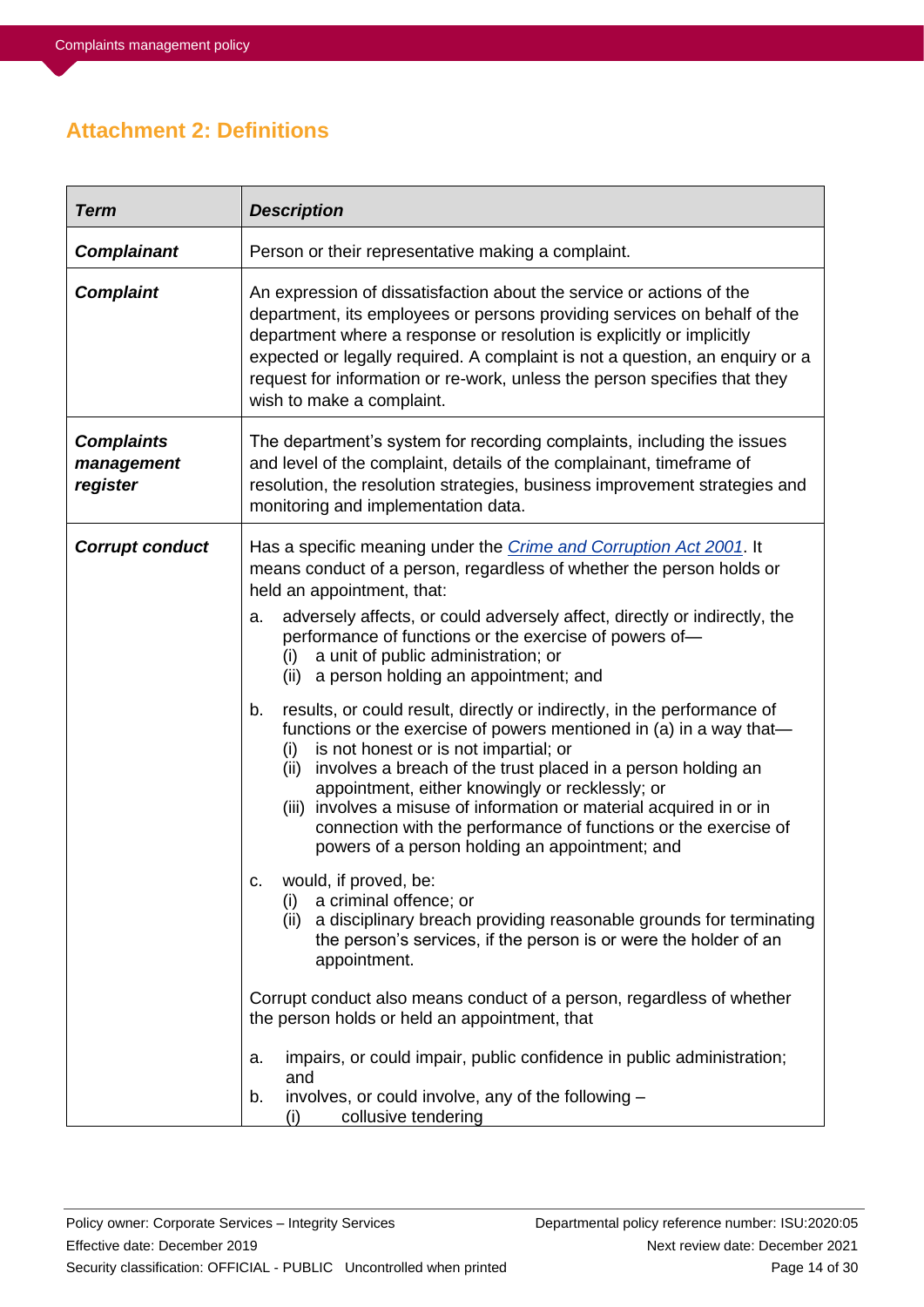|                                              | (ii)<br>fraudulent applications for licences, permits and other<br>authorities under an Act necessary to protect -<br>a) the health and safety of persons<br>b) the environment<br>c) the use of the State's natural resources<br>(iii)<br>dishonestly obtaining benefits from the payment or application<br>of public funds or the disposition of state assets evading State<br>taxes, levies, duties or fraudulently causing a loss of State<br>revenue<br>fraudulently obtaining or retaining an appointment; and<br>(iv)<br>would be:<br>C.<br>(i) a criminal offence<br>(ii) a disciplinary breach providing reasonable grounds for terminating<br>the person's services, if the person is or were the holder of an<br>appointment.<br>Corrupt conduct can be attributed to any person, regardless of whether or<br>not they are employed in the department, including:<br>employees<br>٠<br>people who used to but no longer work in the department<br>$\bullet$<br>people who subsequently take up an appointment in the department<br>$\bullet$<br>people who are suppliers or providers to the department<br>٠<br>other private individuals or organisations<br>$\bullet$<br>people outside Queensland where there is a direct link between the<br>$\bullet$<br>conduct and its adverse effect on the department) <sup>2</sup><br>Refer to <b>Prevention and Management of Corrupt Conduct and Public</b><br>Interest Disclosure Policy and Procedure for further information |
|----------------------------------------------|----------------------------------------------------------------------------------------------------------------------------------------------------------------------------------------------------------------------------------------------------------------------------------------------------------------------------------------------------------------------------------------------------------------------------------------------------------------------------------------------------------------------------------------------------------------------------------------------------------------------------------------------------------------------------------------------------------------------------------------------------------------------------------------------------------------------------------------------------------------------------------------------------------------------------------------------------------------------------------------------------------------------------------------------------------------------------------------------------------------------------------------------------------------------------------------------------------------------------------------------------------------------------------------------------------------------------------------------------------------------------------------------------------------------------------------------------------------------------------------|
| <b>Customer</b>                              | Any person who is on the receiving end of:<br>a decision made or a failure to make a decision by a public service<br>$\bullet$<br>employee of the department<br>an act or failure to act of the department<br>the formulation of a proposal or intention by the department<br>the making of a recommendation by the department<br>$\bullet$<br>breach of privacy<br>٠<br>the customer service provided by a public service employee of the<br>$\bullet$<br>department                                                                                                                                                                                                                                                                                                                                                                                                                                                                                                                                                                                                                                                                                                                                                                                                                                                                                                                                                                                                                  |
| <b>Employee (Public</b><br>service employee) | A person employed under the <b>Public Service Act 2008</b>                                                                                                                                                                                                                                                                                                                                                                                                                                                                                                                                                                                                                                                                                                                                                                                                                                                                                                                                                                                                                                                                                                                                                                                                                                                                                                                                                                                                                             |
| <b>Employee record</b>                       | Includes as per section 15 of the <b>Public Service Regulation 2018</b> :                                                                                                                                                                                                                                                                                                                                                                                                                                                                                                                                                                                                                                                                                                                                                                                                                                                                                                                                                                                                                                                                                                                                                                                                                                                                                                                                                                                                              |

 $^2$  "Corruption in focus: A guide to dealing with corrupt conduct in the Queensland public sector", Crime and Corruption Commission, July 2014, page 1.3.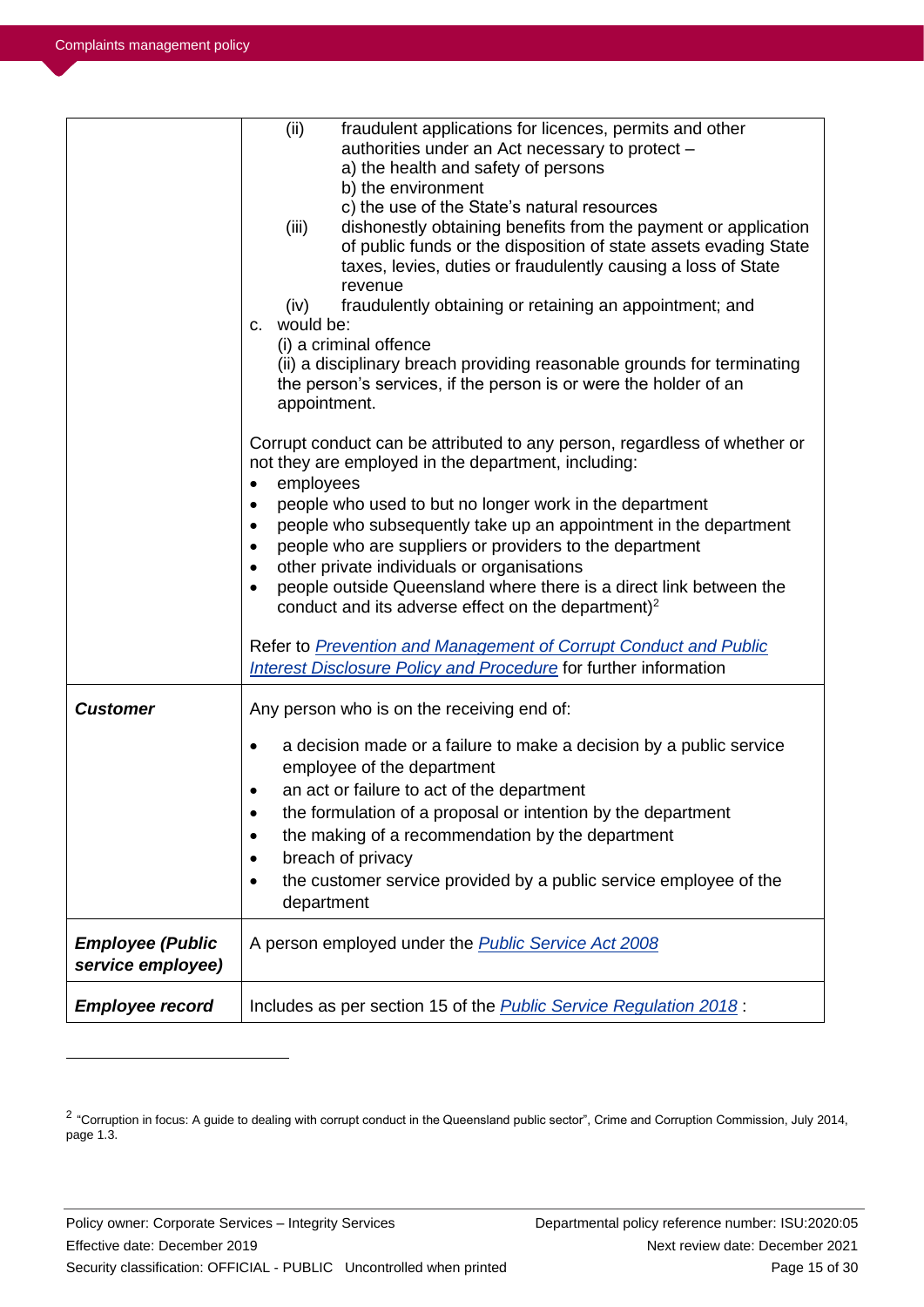|                                                                                                                                                                   | a report, correspondence item or other document about the employee's<br>$\bullet$<br>work performance, work conduct or work history<br>a medical report about the employee<br>$\bullet$<br>a written allegation of misconduct by the employee<br>to the extent that it contains information about a public service employee<br>as defined in the <b>Public Service Act 2008</b> , but excludes the following<br>documents:<br>a medical report about the employee indicating that disclosure of<br>$\bullet$<br>information in it to the employee might be prejudicial to the employee's<br>mental or physical health or wellbeing<br>a document created by an appropriately qualified person for the<br>$\bullet$<br>primary purpose of providing a professional counselling service to<br>another public service employee that contains information about the<br>employee<br>is a public interest disclosure or record of a public interest disclosure<br>under the <b>Public Interest Disclosure Act 2010</b> or was brought into<br>existence for that Act's administration<br>a document about the employee relating to suspected corrupt conduct<br>٠<br>under the <i>Crime and Corruption Act 2001</i> or an investigation of the<br>conduct |
|-------------------------------------------------------------------------------------------------------------------------------------------------------------------|-----------------------------------------------------------------------------------------------------------------------------------------------------------------------------------------------------------------------------------------------------------------------------------------------------------------------------------------------------------------------------------------------------------------------------------------------------------------------------------------------------------------------------------------------------------------------------------------------------------------------------------------------------------------------------------------------------------------------------------------------------------------------------------------------------------------------------------------------------------------------------------------------------------------------------------------------------------------------------------------------------------------------------------------------------------------------------------------------------------------------------------------------------------------------------------------------------------------------------------------------------|
|                                                                                                                                                                   | a document about the employee relating to a suspected criminal<br>٠<br>offence or an investigation of the offence<br>a document that is subject to legal professional privilege.<br>٠                                                                                                                                                                                                                                                                                                                                                                                                                                                                                                                                                                                                                                                                                                                                                                                                                                                                                                                                                                                                                                                               |
| <b>Fundamental</b><br>principles of<br>justice (for victims<br>of crime as per the<br><b>Victims of Crime</b><br><b>Assistance Act 2009</b><br>as relevant to the | Principle 1 - Fair and dignified treatment<br>$\bullet$<br>The victim (including, for this principle, a witness to an act of violence)<br>will be treated fairly and shown dignity, respect, compassion and<br>courtesy. Particular needs of the victim including the victim's age, sex,<br>race, cultural or linguistic background, impairment, sexuality or<br>religious beliefs will be taken into account.                                                                                                                                                                                                                                                                                                                                                                                                                                                                                                                                                                                                                                                                                                                                                                                                                                      |
| Department of<br>Housing and Public<br>Works)                                                                                                                     | Principle 2 - Privacy of victim<br>A victim's (including, for this principle, a witness to an act of violence)<br>personal information, including their address and telephone number,<br>must not be disclosed to any unauthorised persons.<br>Principle 3 - Information about services<br>٠                                                                                                                                                                                                                                                                                                                                                                                                                                                                                                                                                                                                                                                                                                                                                                                                                                                                                                                                                        |
|                                                                                                                                                                   | The victim will be given timely information on relevant services<br>available to them, including welfare, health, counselling, legal help and<br>financial assistance, to the extent that giving the information is relevant<br>to the department's functions or is otherwise reasonable and<br>practicable for the department to give the information.                                                                                                                                                                                                                                                                                                                                                                                                                                                                                                                                                                                                                                                                                                                                                                                                                                                                                             |
| <b>Human rights</b>                                                                                                                                               | Refers to human rights as described by Part 2 of the <i>Human Rights Act</i><br>2019. Refer to Attachment 5 for a full list of human rights.                                                                                                                                                                                                                                                                                                                                                                                                                                                                                                                                                                                                                                                                                                                                                                                                                                                                                                                                                                                                                                                                                                        |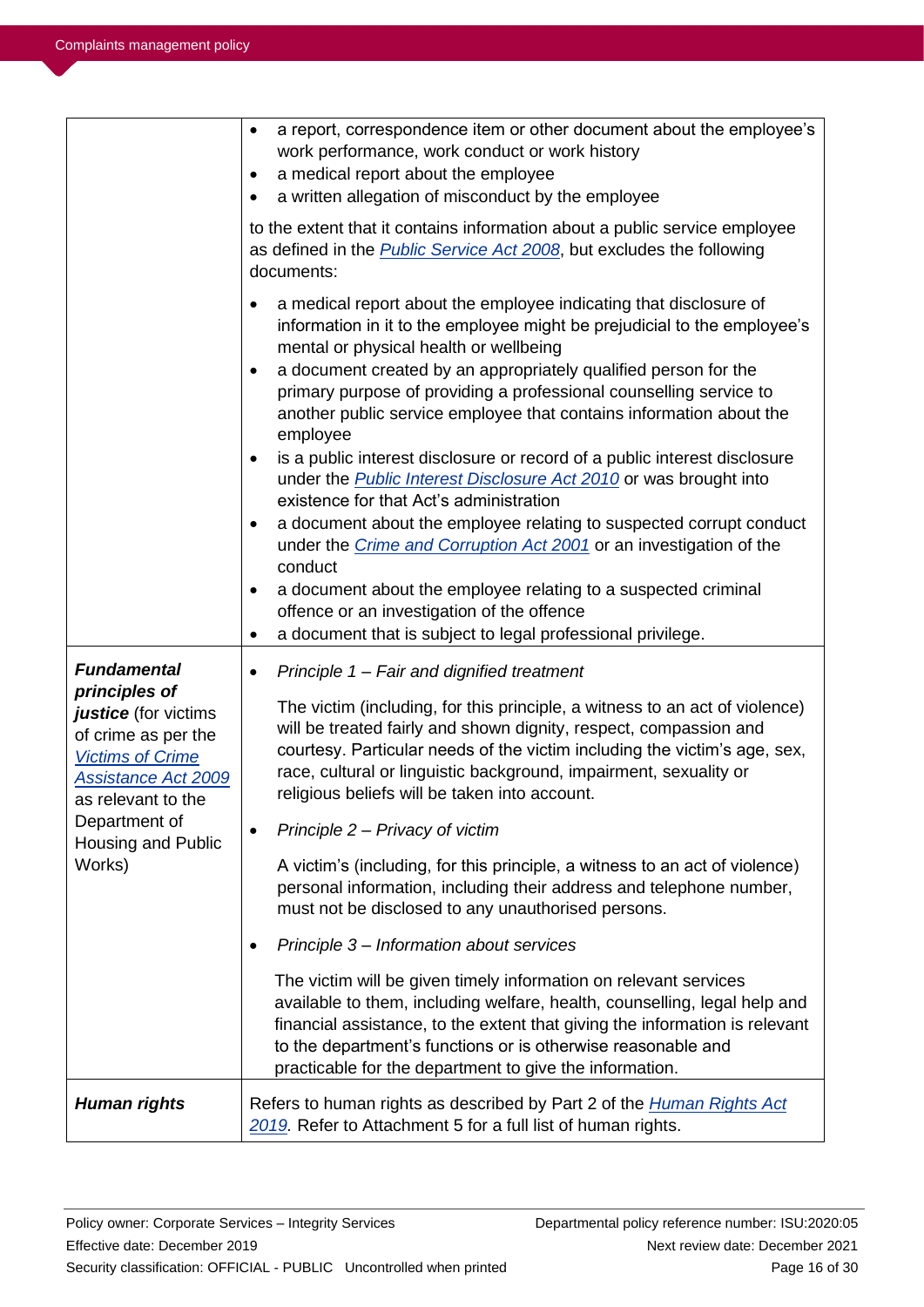| <b>Public Interest</b><br><b>Disclosure</b> | Means a disclosure of information made to the proper authority:<br>(1)<br>by an employee about:                                                                                                                                                           |  |  |
|---------------------------------------------|-----------------------------------------------------------------------------------------------------------------------------------------------------------------------------------------------------------------------------------------------------------|--|--|
|                                             | (a) the conduct of another person that could, if proved, be-<br>corrupt conduct or<br>maladministration that adversely affects a person's interests in a<br>$\bullet$<br>substantial and specific way or                                                  |  |  |
|                                             | (b) a substantial misuse of public resources (other than an alleged misuse<br>based on a mere disagreement over policy that may properly be<br>adopted about amounts, purposes and priorities of expenditure) or                                          |  |  |
|                                             | (c) a substantial and specific danger to public health or safety or                                                                                                                                                                                       |  |  |
|                                             | (d) a substantial and specific danger to the environment or                                                                                                                                                                                               |  |  |
|                                             | (2)<br>by any person (including an employee) about:                                                                                                                                                                                                       |  |  |
|                                             | (a) a substantial and specific danger to the health or safety of a person<br>with a disability (as defined in section 11 of the Disability Services Act<br>2006 or                                                                                        |  |  |
|                                             | (b) the commission of an offence against a provision mentioned in<br>Schedule 2 of the <b>Public Interest Disclosure Act 2010</b> (PID Act) if the<br>commission of the offence is or would be a substantial and specific<br>danger to the environment or |  |  |
|                                             | (c) a contravention of a condition imposed under a provision mentioned in<br>Schedule 2 of the PID Act if the contravention is or would be a<br>substantial and specific danger to the environment or                                                     |  |  |
|                                             | (d) the conduct of another person that could, if proved, be a reprisal.                                                                                                                                                                                   |  |  |
|                                             | A public interest disclosure includes all information and help given by the<br>discloser to the proper authority for the disclosure.                                                                                                                      |  |  |
| <b>Reprisal/s</b>                           | Means causing, or attempting or conspiring to cause, detriment to another<br>person because, or in the belief that -                                                                                                                                      |  |  |
|                                             | (a)<br>the other person or someone else has made, or intends to make, a<br>PID or<br>the other person or someone else is, has been, or intends to be,<br>(b)<br>involved in a proceeding under the PID Act against any person.                            |  |  |
|                                             | An attempt to cause detriment includes an attempt to induce a person to<br>cause detriment.                                                                                                                                                               |  |  |
| <b>Responsible</b><br><b>officer</b>        | Employee assigned responsibility to undertake review into complaint or an<br>internal review, up to and including making decision on complaint/internal<br>review outcome                                                                                 |  |  |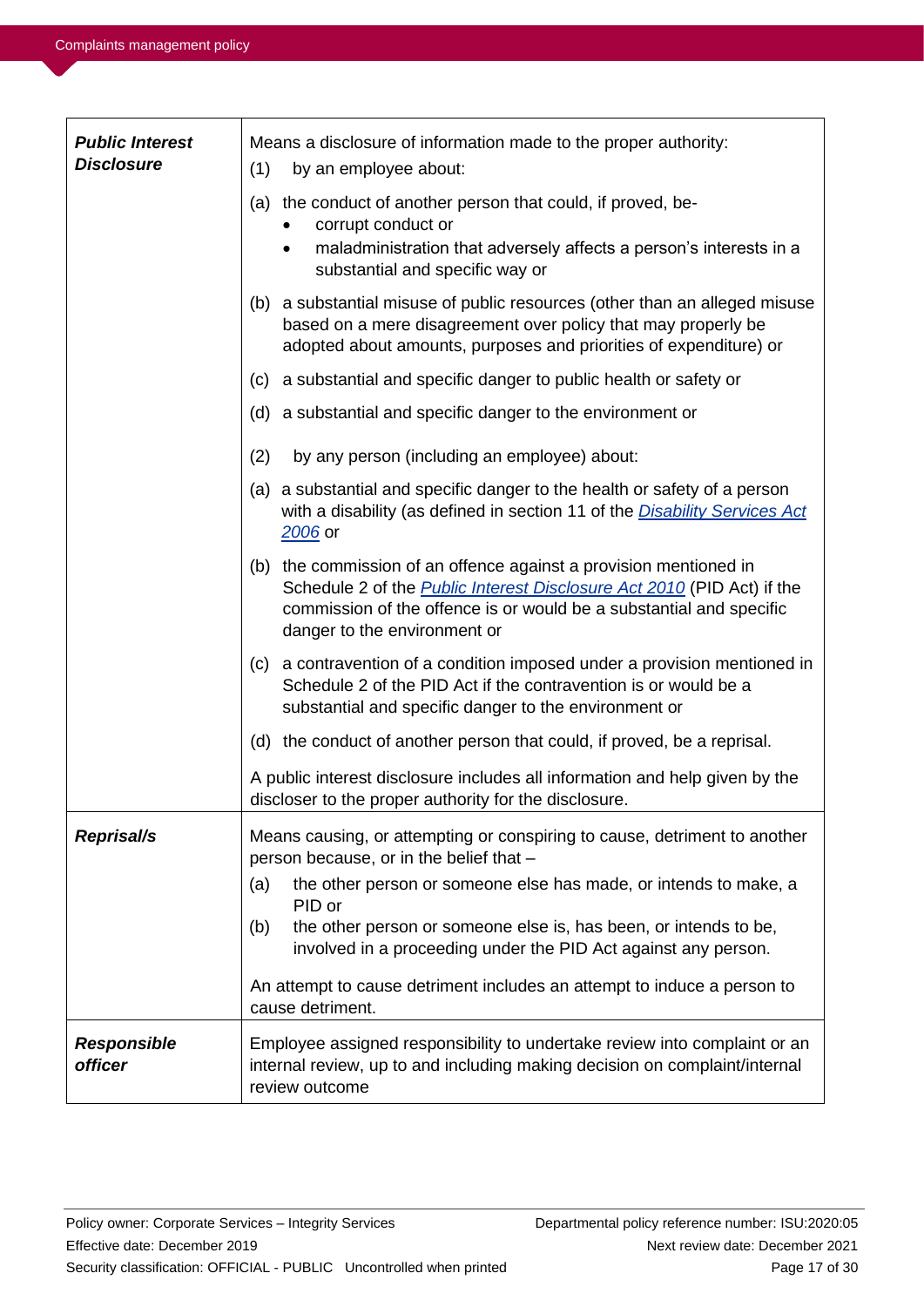| <b>Victim</b> | Is (as per section 5 of the <i>Victims of Crime Assistance Act 2009</i> ) a person<br>who has suffered harm:                                                                                                                                                                                                                                                                                 |  |
|---------------|----------------------------------------------------------------------------------------------------------------------------------------------------------------------------------------------------------------------------------------------------------------------------------------------------------------------------------------------------------------------------------------------|--|
|               | because a crime is committed against the person or<br>$\bullet$<br>because the person is a family member or dependant of a person who<br>$\bullet$<br>has died or suffered harm because a crime is committed against that<br>person or<br>as a direct result of intervening to help a person who has died or<br>$\bullet$<br>suffered harm because a crime is committed against that person. |  |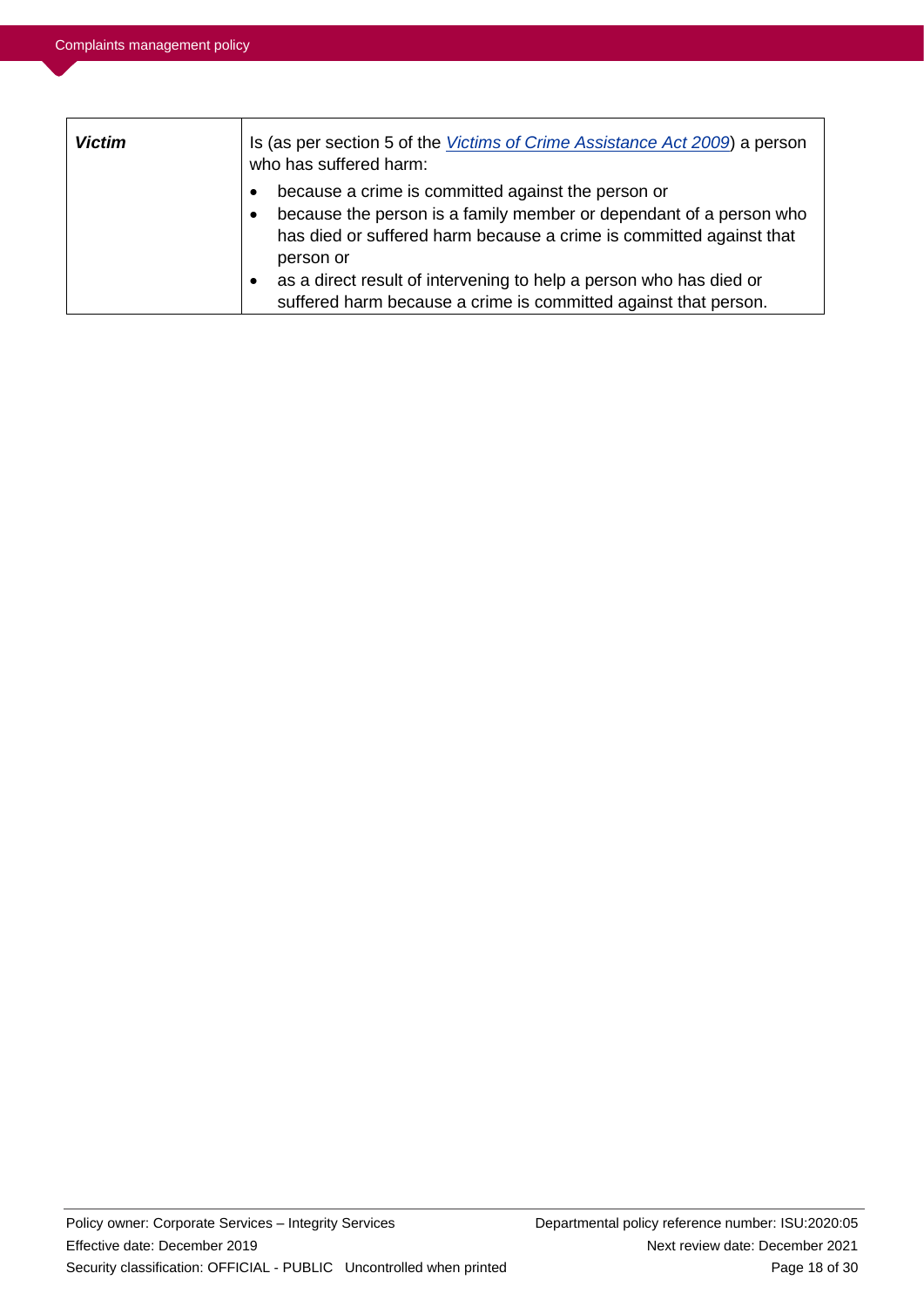# **Attachment 3: References**

The requirements set out in this document are based on, and are consistent with, relevant Government legislation, regulations, directives, information standards and/or policies at the time of publication.

### **Legislation and regulations**

*[Crime and Corruption Act 2001](https://www.legislation.qld.gov.au/view/html/inforce/current/act-2001-069) [Information Privacy Act 2009](https://www.legislation.qld.gov.au/view/html/inforce/current/act-2009-014) [Public Interest Disclosure Act 2010](https://www.legislation.qld.gov.au/view/html/inforce/current/act-2010-038) [Public Service Act 2008](https://www.legislation.qld.gov.au/view/html/inforce/current/act-2008-038) [Right to Information Act 2009](https://www.legislation.qld.gov.au/view/html/inforce/current/act-2009-013) [Victims of Crime Assistance Act 2009](https://www.legislation.qld.gov.au/view/html/inforce/current/act-2009-035) [Human Rights Act 2019](https://www.legislation.qld.gov.au/view/html/inforce/current/act-2019-005)*

### **DHPW documents**

[Complaints management procedure](https://hpwqld.sharepoint.com/sites/intranet/ResourceCentre/PoliciesProcedures/Pages/Integrity.aspx) [Employee complaints policy](https://hpwqld.sharepoint.com/sites/intranet/ResourceCentre/PoliciesProcedures/Pages/HR.aspx) [Employee complaints guideline](https://hpwqld.sharepoint.com/sites/intranet/ResourceCentre/PoliciesProcedures/Pages/HR.aspx) [Prevention and management of corrupt conduct and public interest disclosure policy](https://hpwqld.sharepoint.com/sites/intranet/ResourceCentre/PoliciesProcedures/Pages/Integrity.aspx)

### **Other Resources**

Australian/New Zealand Standard AS/NZS 10002 – 2014 Guidelines for complaint management in organizations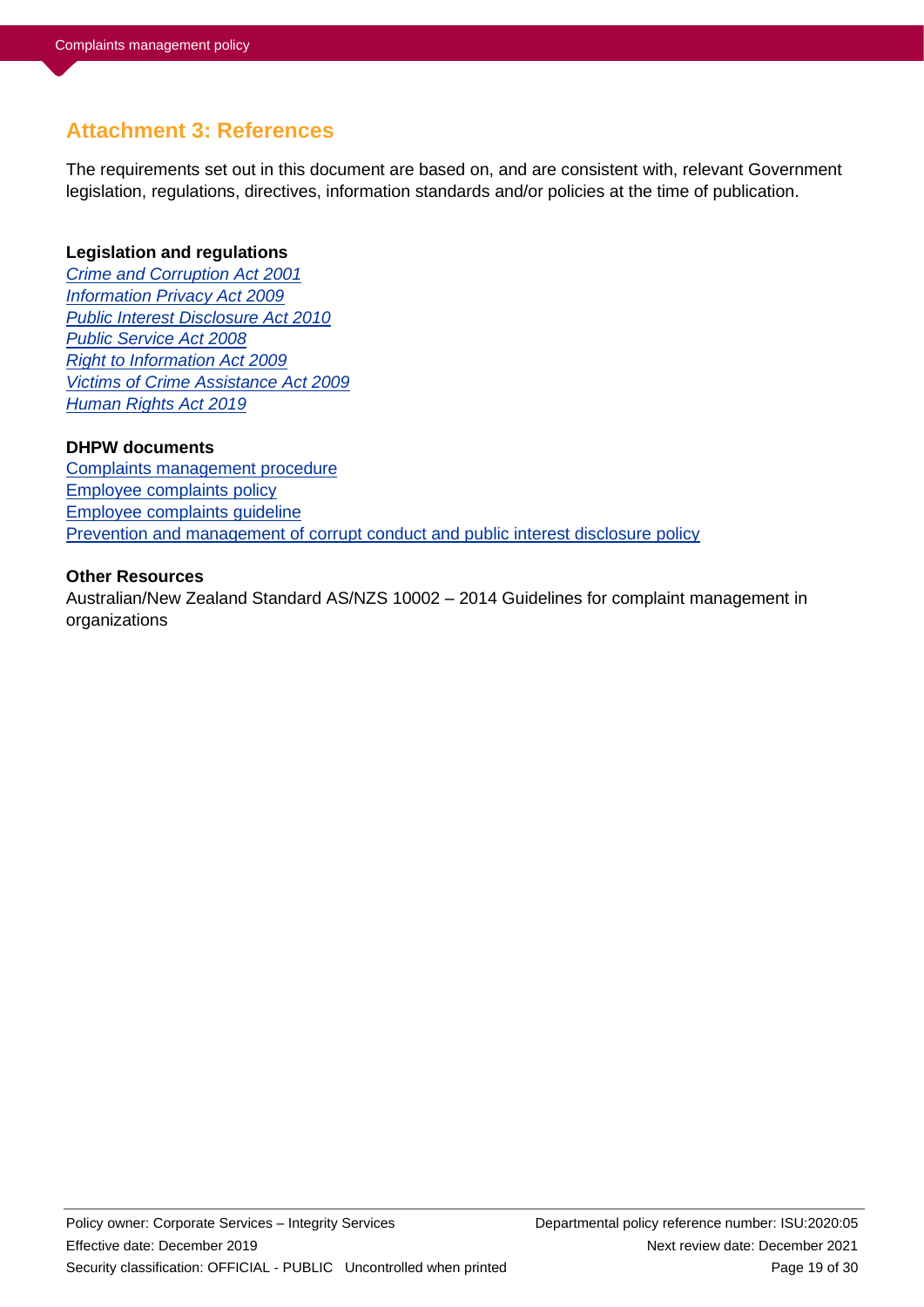# **Attachment 4: Contacts for complaints not covered by the Complaints management policy**

| Nature of complaint                                       | <b>Contact</b>                                         | <b>Relevant links</b>                 |
|-----------------------------------------------------------|--------------------------------------------------------|---------------------------------------|
|                                                           |                                                        | Department of Housing and             |
|                                                           |                                                        | Public Works' Prevention and          |
| Corrupt conduct                                           |                                                        | management of corrupt                 |
|                                                           |                                                        | conduct and public interest           |
|                                                           | <b>Integrity Services Unit</b>                         | disclosure policy                     |
|                                                           | Ph: 07 3008 2924 or 07 3008                            |                                       |
|                                                           | 2925                                                   | <b>Crime and Corruption Act</b>       |
| <b>Public Interest Disclosure</b>                         |                                                        | 2001                                  |
|                                                           |                                                        | <b>Public Interest Disclosure Act</b> |
|                                                           |                                                        | 2010                                  |
|                                                           |                                                        | Department of Housing and             |
|                                                           |                                                        | Public Works' Employee                |
| <b>Employee complaints</b>                                |                                                        | <b>Complaints Policy and</b>          |
|                                                           | Local HR Business Partner in                           | <b>Employee Complaints</b>            |
|                                                           | the first instance                                     | Guideline                             |
|                                                           |                                                        |                                       |
| <b>Employee appeals</b>                                   |                                                        | <b>Commission Chief Executive</b>     |
|                                                           |                                                        | Directive: Appeals (03/17)            |
|                                                           | Housing Appeals and Review                             |                                       |
|                                                           | Unit                                                   |                                       |
| Reviewable decisions that are dealt with under the        | Ph: 07 3008 2921 or 1300<br>364 560                    | <b>Housing Act 2003</b>               |
| Housing Act 2003 (Qld)                                    | corporate.HARU@hpw.qld.g                               |                                       |
|                                                           | ov.au                                                  |                                       |
|                                                           | Manager, Building Policy                               |                                       |
|                                                           | and Practice (Building                                 | <b>Prequalification (PQC) System</b>  |
| <b>Complaints regarding Prequalification (PQC) System</b> | Industry and Policy)                                   | for Building Industry                 |
|                                                           | Ph: 07 3008 2511                                       | <b>Consultants and Contractors</b>    |
| <b>Contractual complaints</b>                             | Local manager in the first                             |                                       |
|                                                           | instance                                               |                                       |
| Complaints about organisations funded by the              | Local contract manager in                              |                                       |
| department under the Housing Act 2003 (Qld) or the        | the first instance.                                    |                                       |
| <b>Community Services Act 2007 (Qld)</b>                  | A list of funded                                       | CoMIT team site                       |
|                                                           | organisations and their                                |                                       |
|                                                           | contract manager is located<br>on the CoMIT Team Site. |                                       |
| Matters subject to legal proceedings                      | Local manager in the first                             |                                       |
|                                                           | instance and consult with                              |                                       |
|                                                           | the General Counsel, Legal                             | legalservices@hpw.qld.gov.au          |
|                                                           | <b>Services</b>                                        |                                       |
| Complaints about procurement activities of other          | Refer to Audit and                                     | <b>Queensland Procurement</b>         |
| government agencies (i.e. not this department)            | Compliance Unit,                                       | Policy                                |
|                                                           |                                                        |                                       |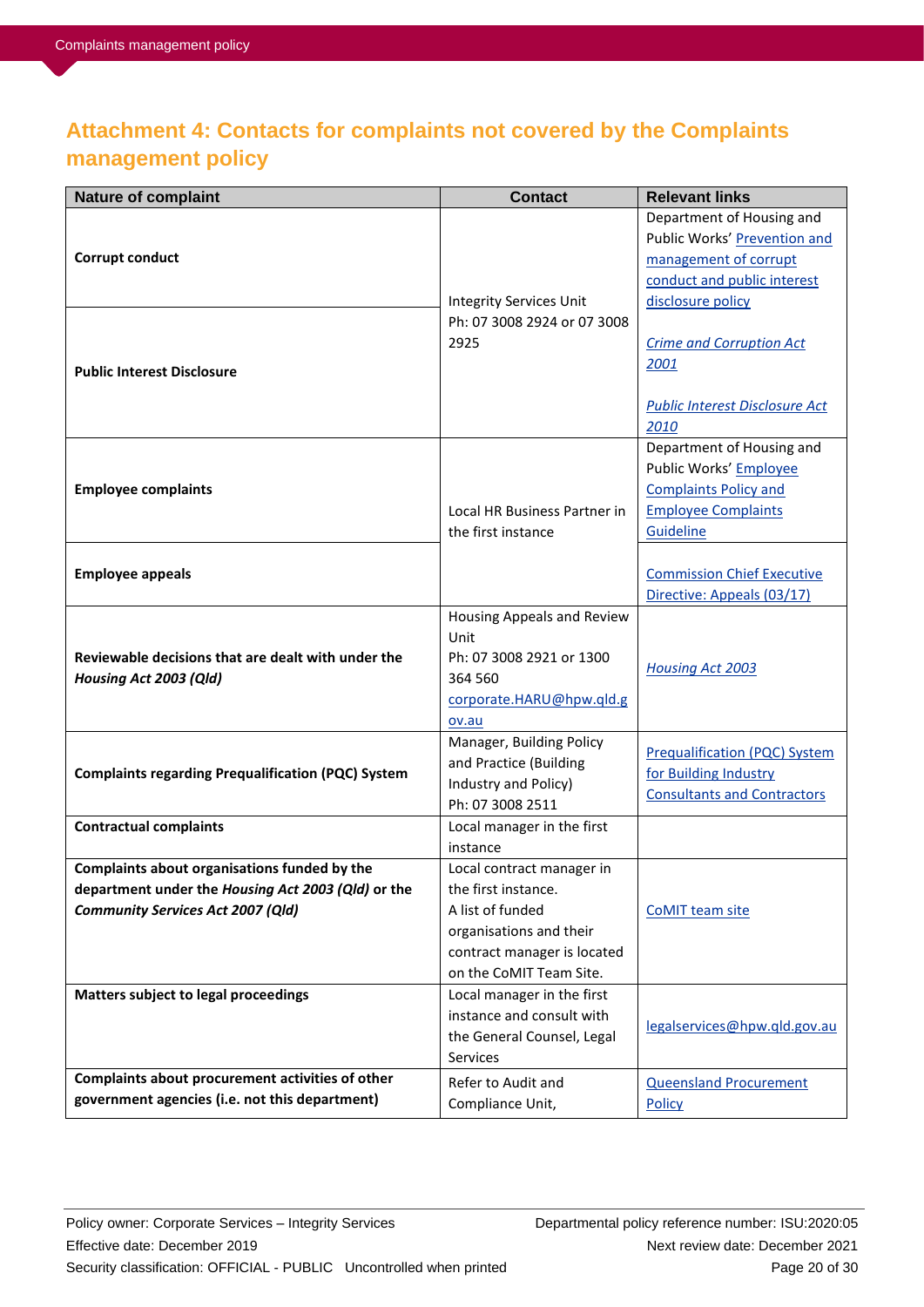| <b>Nature of complaint</b>                               | <b>Contact</b>               | <b>Relevant links</b>                |
|----------------------------------------------------------|------------------------------|--------------------------------------|
|                                                          | Queensland Government        |                                      |
|                                                          | Procurement                  |                                      |
|                                                          | Ph: 3215 3560                |                                      |
| <b>Complaints regarding access application decisions</b> | Manager, Right to            |                                      |
| under the Right to Information Act 2009 (Qld)            | Information & Privacy, Legal | <b>Right to Information Act 2009</b> |
|                                                          | Services                     | Chapter 3, Part 2                    |
|                                                          | Ph: 07 3008 3118             |                                      |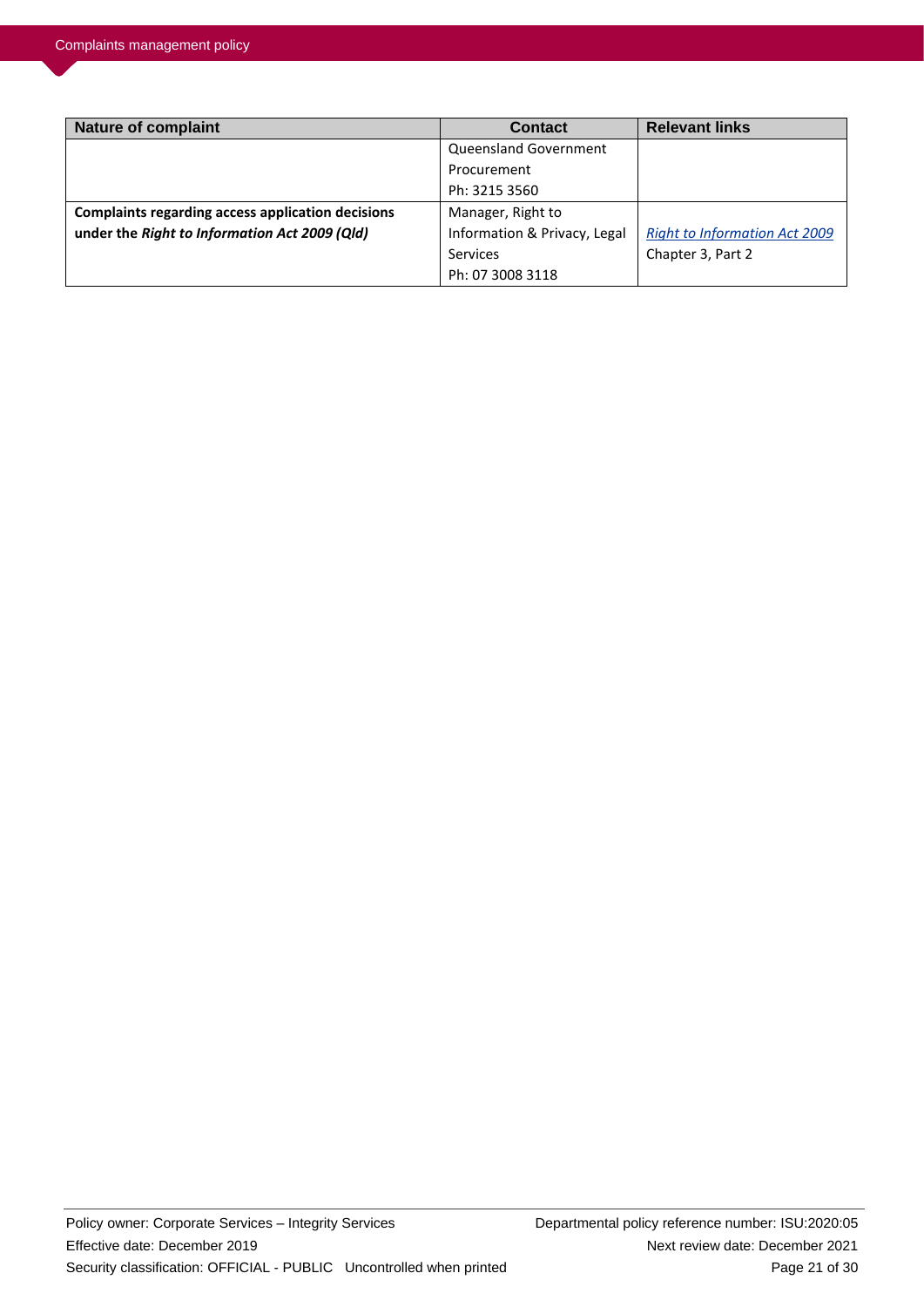# **Attachment 5: Human rights triggers in complaints**

| Consider this human right                                                                           | when complaints involve:                                                                                                                                                                                                                                                                                                                                                                                                                                                                                                                                                                                                                                                                                                                                                             |
|-----------------------------------------------------------------------------------------------------|--------------------------------------------------------------------------------------------------------------------------------------------------------------------------------------------------------------------------------------------------------------------------------------------------------------------------------------------------------------------------------------------------------------------------------------------------------------------------------------------------------------------------------------------------------------------------------------------------------------------------------------------------------------------------------------------------------------------------------------------------------------------------------------|
| <b>Recognition and equality</b><br>before the law<br><b>Section 15</b>                              | A service delivered to some groups and not others.<br>A policy, program or service with the potential to have a disproportionate<br>$\bullet$<br>impact on a group or individuals who have a particular attribute (for<br>example, elderly people, people with a disability, or people who are not<br>fluent in English).<br>Eligibility criteria for programs, entitlements or plans (for example,<br>$\bullet$<br>payment plans under the State Penalty Enforcement Register).<br>A policy, program or service that engages any of the other protected<br>$\bullet$<br>human rights in a discriminatory way. For example, a policy aimed at<br>people living in relationships should, where relevant, apply equally to<br>married couples, de facto couples, and same-sex couples. |
| <b>Right to life</b><br><b>Section 16</b>                                                           | A decision that deals with withdrawal or withholding of life sustaining<br>$\bullet$<br>treatment.<br>The use of force by law enforcement officers, including the use of<br>$\bullet$<br>weapons.<br>A policy that deals with the use of deadly force (for example, the law<br>$\bullet$                                                                                                                                                                                                                                                                                                                                                                                                                                                                                             |
| <b>Protection from torture and</b><br>cruel, inhuman or degrading<br>treatment<br><b>Section 17</b> | relating to self-defence).<br>How people are treated at sites where an agency is responsible for their<br>$\bullet$<br>care (e.g. public hospitals, mental health services or facilities, prisons,<br>state schools, state operated aged care services).<br>A policy, program or decision about medical treatment for people without<br>$\bullet$<br>their consent (e.g. under mental health or guardianship law).<br>A decision affecting the physical or mental well-being of a person in a<br>$\bullet$<br>way that may cause serious physical or mental pain or suffering, or<br>humiliate the person.<br>A policy, program or decision that involves a person being searched<br>$\bullet$<br>(including intrusive searches).                                                    |
| Freedom from forced work<br><b>Section 18</b>                                                       | A policy or program that involves people doing work or providing<br>$\bullet$<br>services under threat of a penalty.<br>Any policy, program or service that allows an agency to employ or direct<br>$\bullet$<br>people to perform work in a vital industry or during a state of emergency<br>(for example, requiring military service).                                                                                                                                                                                                                                                                                                                                                                                                                                             |
| <b>Freedom of movement</b><br><b>Section 19</b>                                                     | A policy, program or decision that restricts movement or where a person<br>$\bullet$<br>can live.<br>A policy or program that restricts people's movement based on national<br>security considerations.<br>A policy, program or decision that monitors a person's movements.<br>A policy, program or decision that limits movement in public spaces.<br>Imposing planning controls, such as by zoning residential locations away<br>from commercial, industrial or agricultural areas.                                                                                                                                                                                                                                                                                               |
| Freedom of thought,<br>conscience, religion and<br>belief<br><b>Section 20</b>                      | A policy, program or decision that promotes, restricts or interferes with a<br>$\bullet$<br>particular religion or set of beliefs.<br>A policy or statutory provision that requires people to disclose their<br>religion or beliefs.<br>A policy, program or service that regulates conduct in a way that affects<br>a person's worship, observance, practice or teaching of their religion or<br>belief (for example, a dress code that does not accommodate religious<br>dress).                                                                                                                                                                                                                                                                                                   |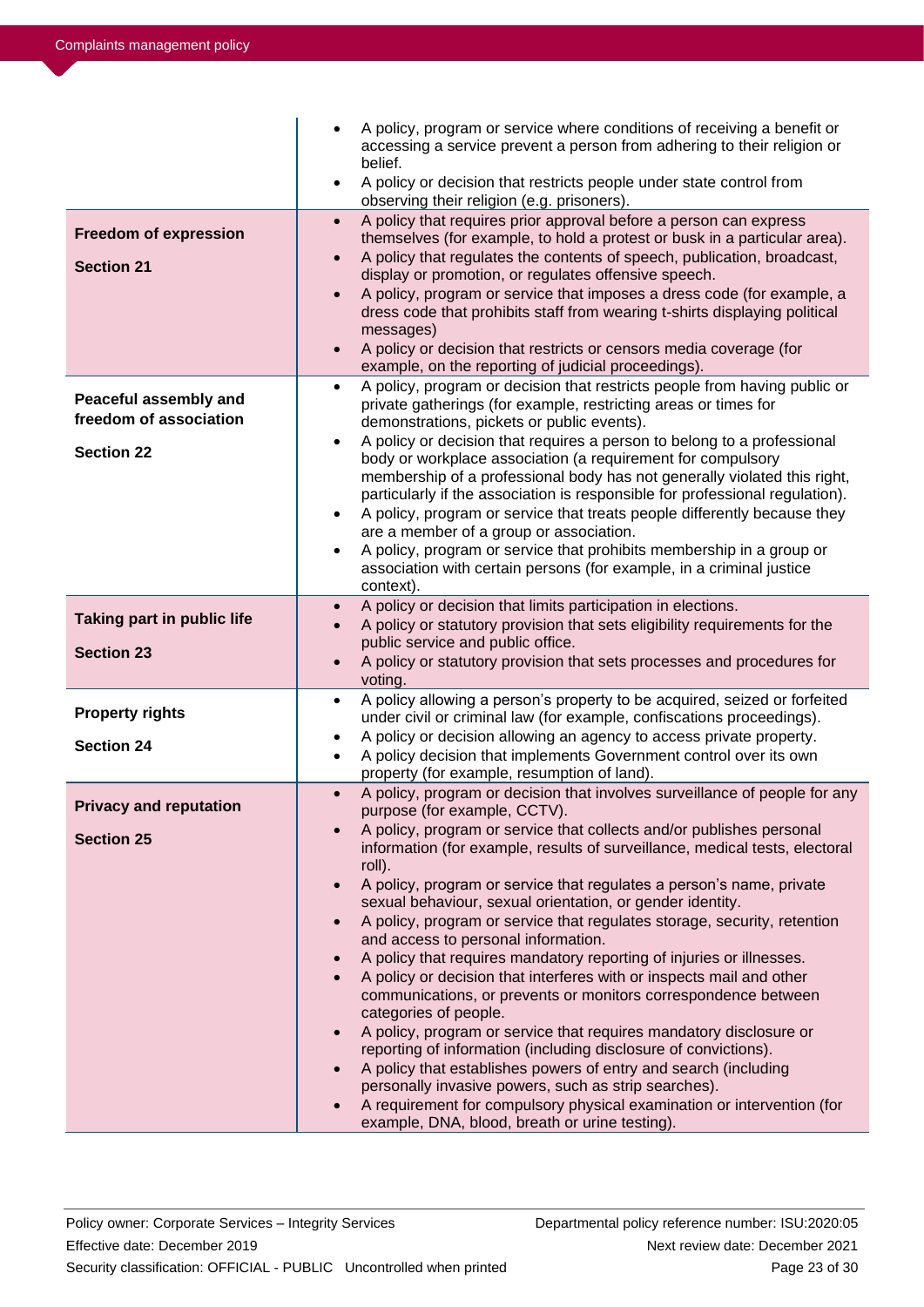| <b>Protection of families and</b><br>children<br><b>Section 26</b>                                               | A policy, program or decision that regulates family contact for people in<br>$\bullet$<br>care or relates to intervention orders between family members.<br>A policy, program or decision that regulates adoption and surrogacy.<br>$\bullet$<br>A policy, program or decision that deals with removing children from a<br>$\bullet$<br>family unit or separating children from parents, guardians, or other<br>adults responsible for their care.                                                                                                                                                                                                                                                                                                                                                                                                                       |
|------------------------------------------------------------------------------------------------------------------|--------------------------------------------------------------------------------------------------------------------------------------------------------------------------------------------------------------------------------------------------------------------------------------------------------------------------------------------------------------------------------------------------------------------------------------------------------------------------------------------------------------------------------------------------------------------------------------------------------------------------------------------------------------------------------------------------------------------------------------------------------------------------------------------------------------------------------------------------------------------------|
| <b>Cultural rights - generally</b><br><b>Section 27</b>                                                          | A policy, program or service that restricts people from observing<br>$\bullet$<br>religious practices.<br>A policy, program or service that restricts people from declaring their<br>$\bullet$<br>affiliation to a particular racial, religious or cultural group.<br>A policy or service that limits or prohibits communication in languages<br>$\bullet$<br>other than English, including through the provision of information.<br>A policy that restricts the provision of services or trade on religious<br>$\bullet$<br>holidays.<br>A policy or program that regulates cultural or religious practices in public<br>education.<br>A policy, program or service that provides government information only<br>in English and allows for access to services only by English speaking<br>persons.<br>A policy that licences or restricts food preparation and service. |
| <b>Cultural rights - Aboriginal</b><br>peoples and Torres Strait<br><b>Islander peoples</b><br><b>Section 28</b> | A policy, program or service that prohibits the use of a traditional<br>$\bullet$<br>language.<br>A policy, program or decision that allows or limits the ability of Aboriginal<br>or Torres Strait Islander persons to take part in a cultural practice, or<br>otherwise interferes with their distinct culture practices.<br>A policy or decision that interferes with the relationship between<br>$\bullet$<br>Aboriginal or Torres Strait Islander people and land, water and<br>resources.<br>A policy or decision that protects Aboriginal and Torres Strait Islander<br>$\bullet$<br>cultural heritage, including Aboriginal human remains and secret or<br>sacred objects.                                                                                                                                                                                       |
| <b>Right to liberty and security</b><br>of person<br><b>Section 29</b>                                           | A policy or decision that authorises a person with a mental illness to be<br>$\bullet$<br>detained for treatment.<br>A policy that allows a person to be detained on safety grounds, such as<br>$\bullet$<br>intoxication.<br>A policy or statutory provision that provides powers of arrest.<br>$\bullet$<br>A policy or statutory provision that provides for detention on remand or<br>$\bullet$<br>release on bail conditions.                                                                                                                                                                                                                                                                                                                                                                                                                                       |
| Humane treatment when<br>deprived of liberty<br><b>Section 30</b>                                                | A policy setting out the conditions for detention of individuals.<br>$\bullet$<br>A policy setting out standards and procedures for treatment of people<br>who are detained (for example, use of force, dietary choice, access to<br>private shower and toilet facilities).<br>A policy or statutory provision that allows people who are detained to be<br>$\bullet$<br>searched.                                                                                                                                                                                                                                                                                                                                                                                                                                                                                       |
| <b>Fair hearing</b><br><b>Section 31</b>                                                                         | A policy or proposal that reverses the onus of proof.<br>$\bullet$<br>A policy or program that creates or restricts reviews of administrative<br>$\bullet$<br>decision-making and appeal processes.<br>A policy, program or service that provides special procedures for<br>$\bullet$<br>witnesses giving evidence in a court or tribunal (such as special<br>measures for children and other vulnerable persons).<br>A policy or statutory provision that regulates the procedures for<br>$\bullet$<br>challenging the impartiality and independence of courts and tribunals.<br>A policy that restricts the publication of cases or decisions.<br>$\bullet$<br>A policy, program or service that disadvantages or doesn't consider the<br>particular circumstances of a litigant (for example, a litigant with a<br>disability).                                       |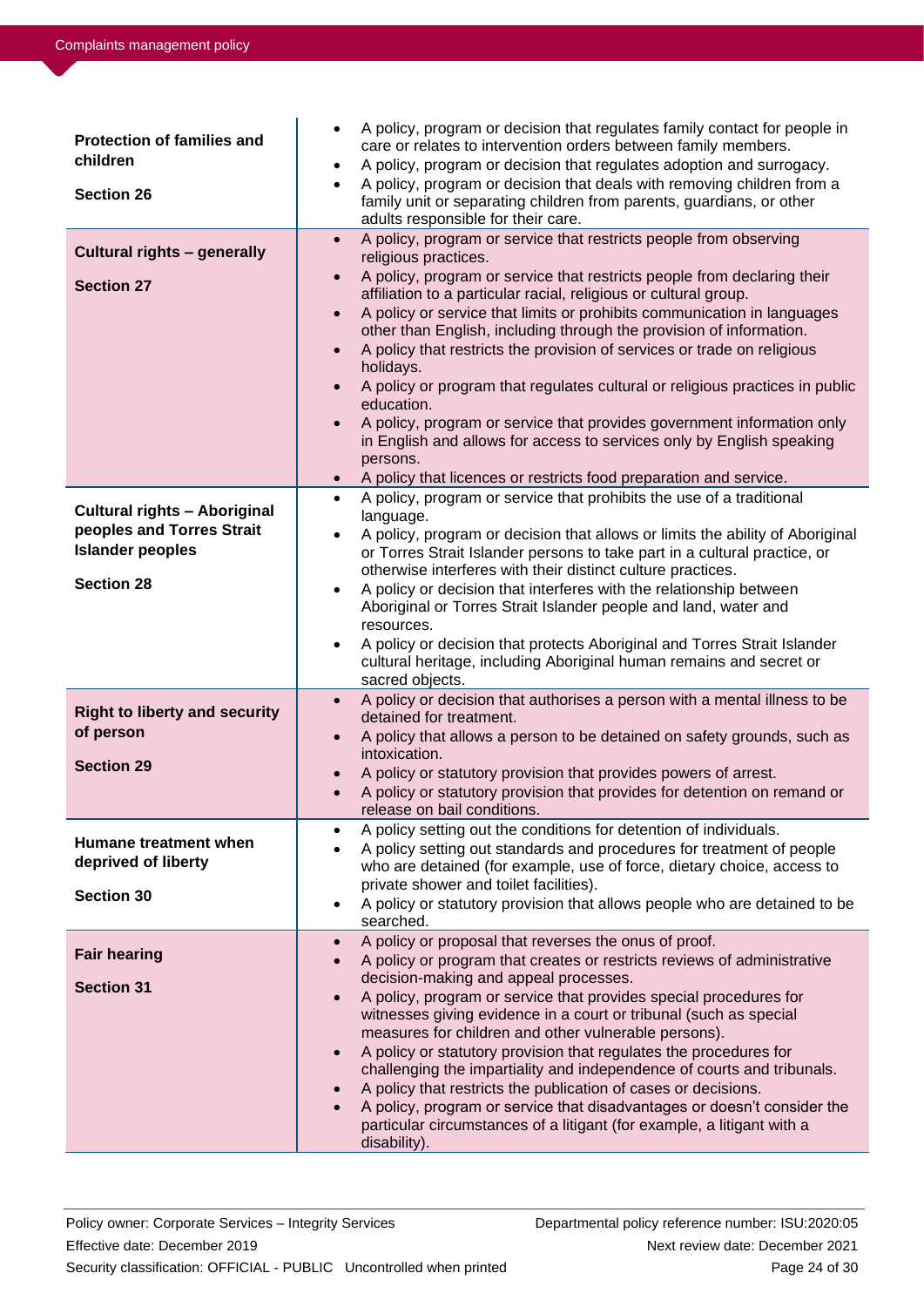| <b>Rights in criminal</b><br>proceedings<br><b>Section 32</b>            | A policy or decision that impacts on the presumption of innocence.<br>$\bullet$<br>A policy that deals with the admissibility of evidence.<br>٠<br>A policy that deals with reverse onus of proof.<br>A policy or decision that delays trial proceedings.<br>A policy or service that restricts cross examination.<br>$\bullet$<br>A policy or decision that deals with the provision of legal aid.<br>$\bullet$<br>A policy or decision that restricts access to information and material to<br>$\bullet$<br>be used as evidence.<br>A policy that limits appeal rights.<br>$\bullet$<br>A policy that regulates the procedures for investigation and prosecution<br>$\bullet$<br>of offences.<br>A policy, program or service that deals with the provision of assistants<br>$\bullet$<br>and interpreters. |
|--------------------------------------------------------------------------|---------------------------------------------------------------------------------------------------------------------------------------------------------------------------------------------------------------------------------------------------------------------------------------------------------------------------------------------------------------------------------------------------------------------------------------------------------------------------------------------------------------------------------------------------------------------------------------------------------------------------------------------------------------------------------------------------------------------------------------------------------------------------------------------------------------|
| <b>Children in the criminal</b><br>process<br><b>Section 33</b>          | A policy or decision that detains children for any length of time.<br>$\bullet$<br>A policy or decision that detains children in locations that have limited<br>$\bullet$<br>facilities or services for their care and safety (for example, watch<br>houses).<br>A policy or decision that relates to sentencing laws.<br>$\bullet$<br>A policy or statutory provision that relate to standards in detention<br>$\bullet$<br>centres.                                                                                                                                                                                                                                                                                                                                                                         |
| Right not to be tried or<br>punished more than once<br><b>Section 34</b> | A policy or statutory provision that creates new offences.<br>$\bullet$<br>A policy or decision that is related to the double jeopardy exceptions<br>$\bullet$<br>under the Criminal Code.                                                                                                                                                                                                                                                                                                                                                                                                                                                                                                                                                                                                                    |
| <b>Retrospective criminal laws</b><br><b>Section 35</b>                  | A policy or decision that sanctions a person for conduct that was not<br>$\bullet$<br>unlawful at the time of the conduct.<br>A policy or decision that fails to apply less severe penalties for a<br>$\bullet$<br>person's conduct if penalties have decreased since the time of the<br>conduct.                                                                                                                                                                                                                                                                                                                                                                                                                                                                                                             |
| <b>Right to education</b><br><b>Section 36</b>                           | A policy, program or service that provides education and training to<br>$\bullet$<br>young people in detention.<br>A policy, program or service providing access to schools that has a<br>$\bullet$<br>disproportionate impact on people with a particular attribute (for<br>example, people with a disability).                                                                                                                                                                                                                                                                                                                                                                                                                                                                                              |
| <b>Right to health services</b><br><b>Section 37</b>                     | A policy, program or service that deals with access to health care for<br>$\bullet$<br>prisoners or other persons in care.<br>A policy, program or service providing health services that has a<br>$\bullet$<br>disproportionate impact on people with a particular attribute (for<br>example, people with a disability).                                                                                                                                                                                                                                                                                                                                                                                                                                                                                     |

From Queensland Government Human Rights Guide: Handling human rights complaints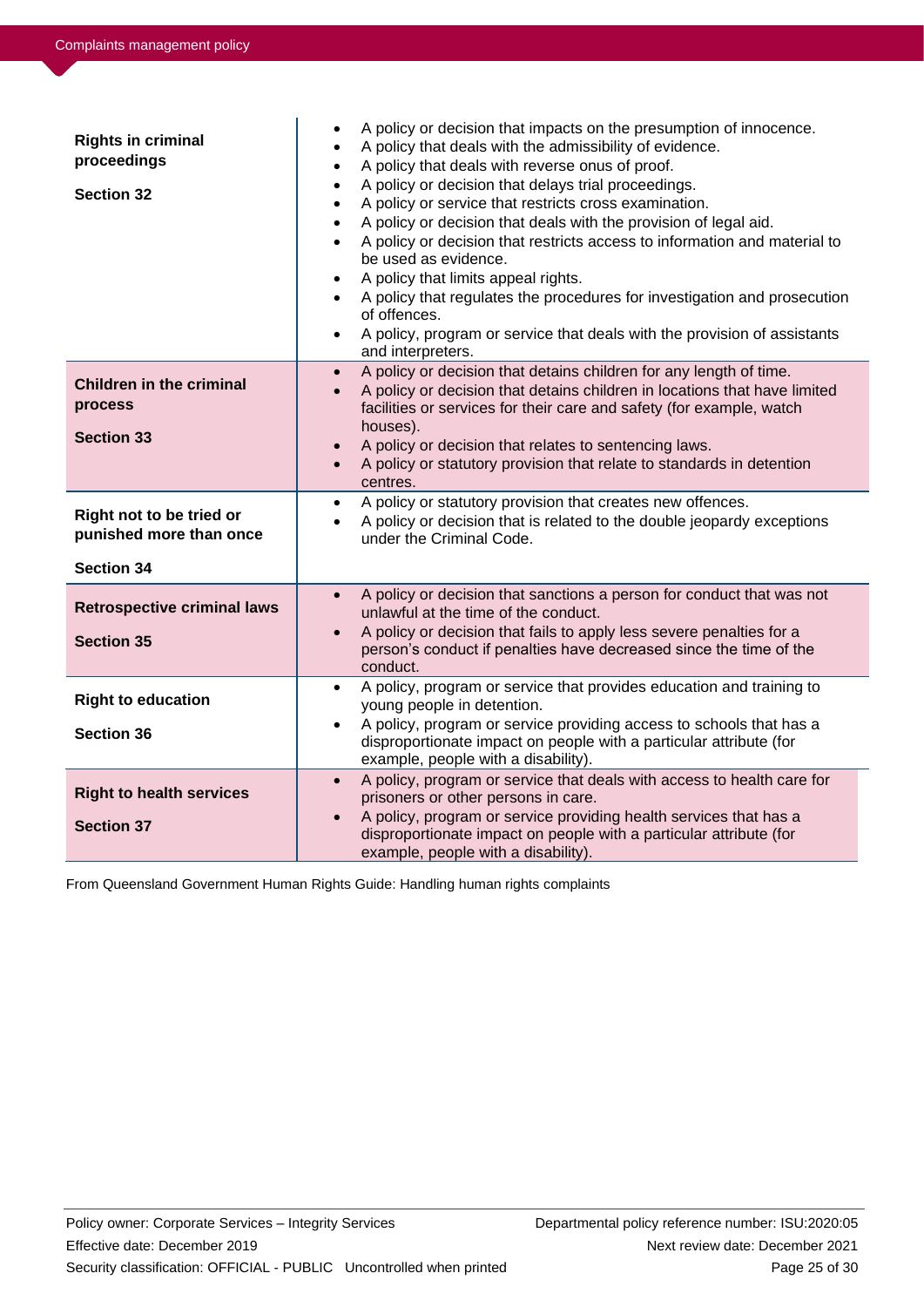## **Attachment 6: Divisional complaints management officers**

#### **Building Policy and Asset Management**

Business Assurance Coordinator

**QBuild** 

Ph: 3008 2498

Email: [katty.wong@hpw.qld.gov.au](mailto:katty.wong@hpw.qld.gov.au)

### **Housing, Homelessness and Sport**

Senior Business Support Officer

Business and Service Support

Ph: 3007 4920 / 3007 4961

Email: [Brenda.randall@hpw.qld.gov.au](mailto:Brenda.randall@hpw.qld.gov.au) / [natasha.muller@hpw.qld.gov.au](mailto:natasha.muller@hpw.qld.gov.au)

Executive Support Officer Aboriginal and Torres Strait Islander Housing Unit Ph: 3334 2148 Email: [hhs-atsihu-oed-executive-requests@hpw.qld.gov.au](mailto:hhs-atsihu-oed-executive-requests@hpw.qld.gov.au)

A/Manager Business Support Regulatory Services Ph: 3008 3407 Email: [michelle.cox2@hpw.qld.gov.au](mailto:michelle.cox2@hpw.qld.gov.au)

Manager, Executive and Operational Support Sport and Recreation Ph: 3338 9346 Email: [sarah.moore@npsr.qld.gov.au](mailto:sarah.moore@npsr.qld.gov.au)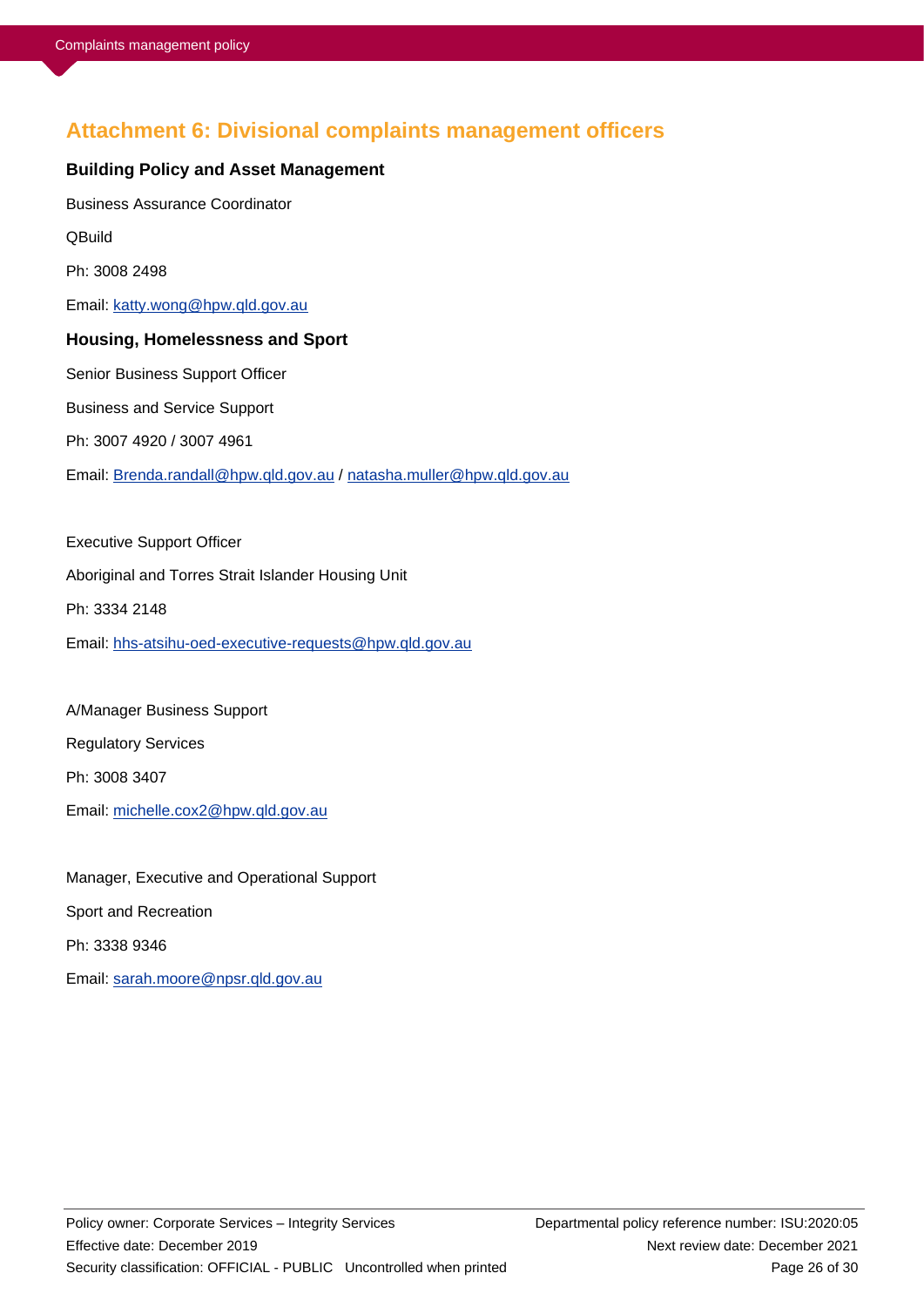#### **Service Delivery**

Regional Services Officer Office of the Regional Director, Northern Region Ph: 4036 5538 Email: [hhs-nr-ord@hpw.qld.gov.au](mailto:hhs-nr-ord@hpw.qld.gov.au)

Regional Services Officer Office of the Regional Director, Brisbane Region Ph: 3007 4369 / 3007 4385 Email: [hhsbrord@hpw.qld.gov.au](mailto:hhsbrord@hpw.qld.gov.au)

Business Support Officer Office of the Regional Director, South West Region Ph: 3437 6046 / 3437 6049 Email: [hhsswrord@hpw.qld.gov.au](mailto:hhsswrord@hpw.qld.gov.au)

Regional Services Officer Office of the Regional Director, Central Queensland and North Coast Region Ph: 5352 7309 Email: [hhssdcqncrord@hpw.qld.gov.au](mailto:Biancia.Abbott@hpw.qld.gov.au)

### **Queensland Government Customer and Digital Group**

Senior Advisor, Services Delivery and Operations

Ph: 3719 7732

Email: [QGCDG@hpw.qld.gov.au](mailto:QGCDG@hpw.qld.gov.au)

#### **Portfolio Strategy**

Manager

Office of the Deputy Director-General

Ph: 3008 3191

Email: [Christian.marshall@hpw.qld.gov.au](mailto:Christian.marshall@hpw.qld.gov.au)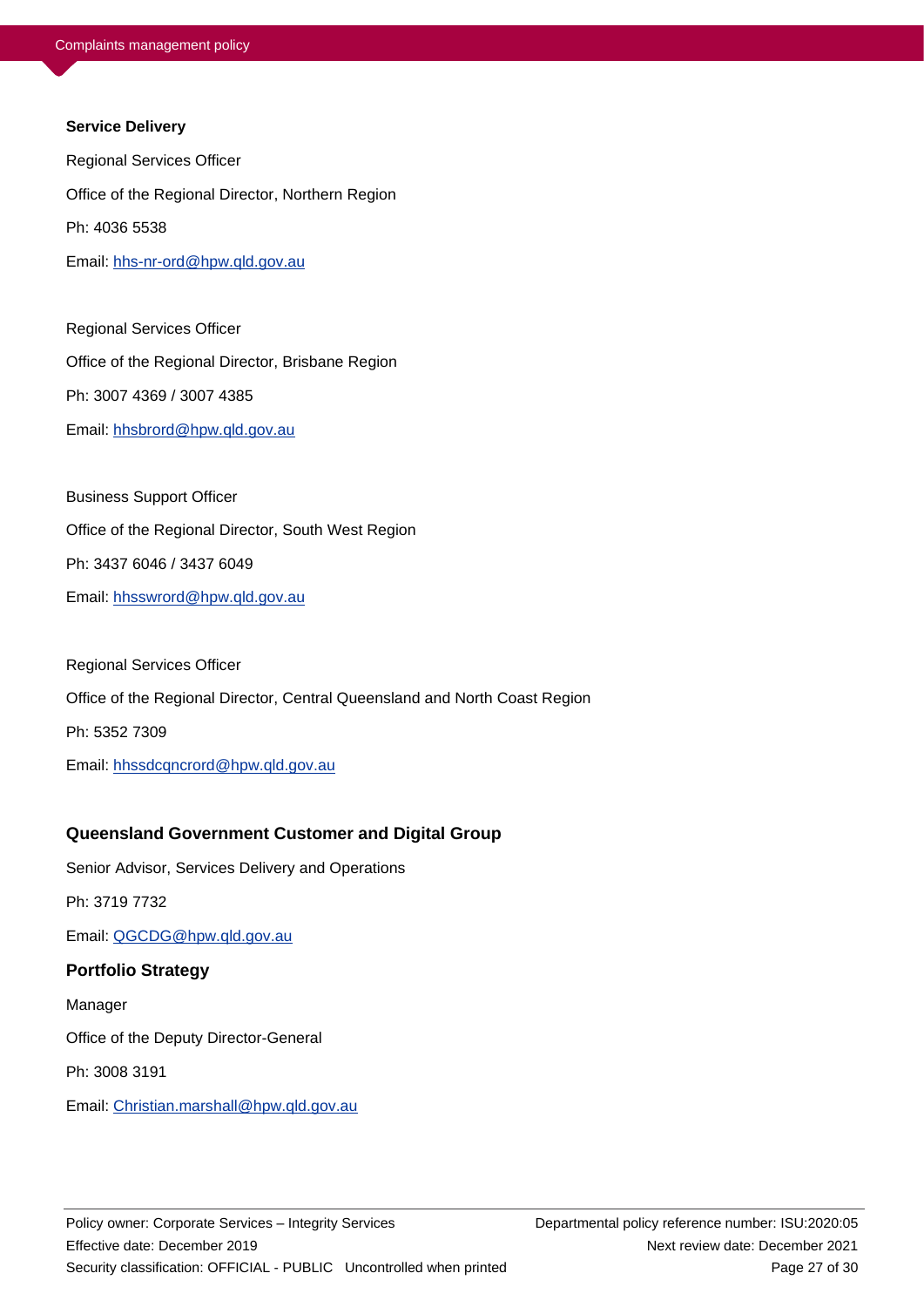### **Corporate Services**

Principal Advisor

Office of the Assistant Director-General

Ph: 3008 2902

Email: [oadgcs@hpw.qld.gov.au](mailto:oadgcs@hpw.qld.gov.au)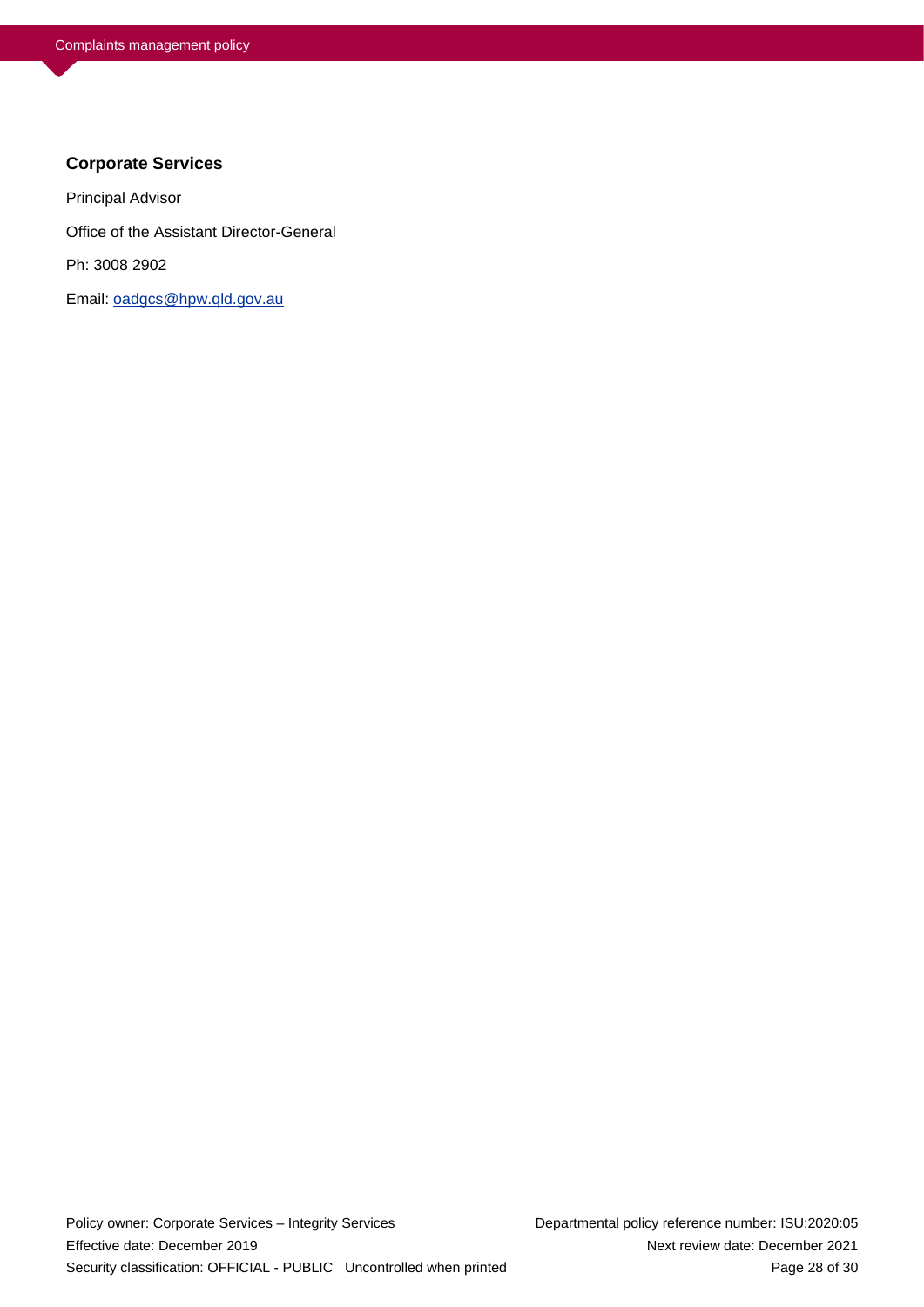# **Attachment 7: Human right complaints advisory panel**

**Integrity Services representative** Director Integrity Services Ph: 300 82924 Email: [integrityservices@hpw.qld.gov.au](mailto:integrityservices@hpw.qld.gov.au)

### **Human Resources representatives**

Manager Employee Relations Ph: 3008 3104 Email: [employeerelations@hpw.qld.gov.au](mailto:employeerelations@hpw.qld.gov.au)

Director Human Resources (Housing, Homelessness and Sport) Ph: 300 83041 Email: [Tully.stewart@hpw.qld.gov.au](mailto:Tully.stewart@hpw.qld.gov.au)

Director, Human Resources (Building Policy and Asset Management) Ph: 300 83042 Email: [Allan.Lally@hpw.qld.gov.au](mailto:Allan.Lally@hpw.qld.gov.au)

### **Legal Services representatives**

Director - Employment and Commercial Law

Ph: 3008 3115

Email: [legalservices@hpw.qld.gov.au](mailto:legalservices@hpw.qld.gov.au)

Director – Litigation and Administration Law

Ph: 3008 3114

Email: [legalservices@hpw.qld.gov.au](mailto:legalservices@hpw.qld.gov.au)